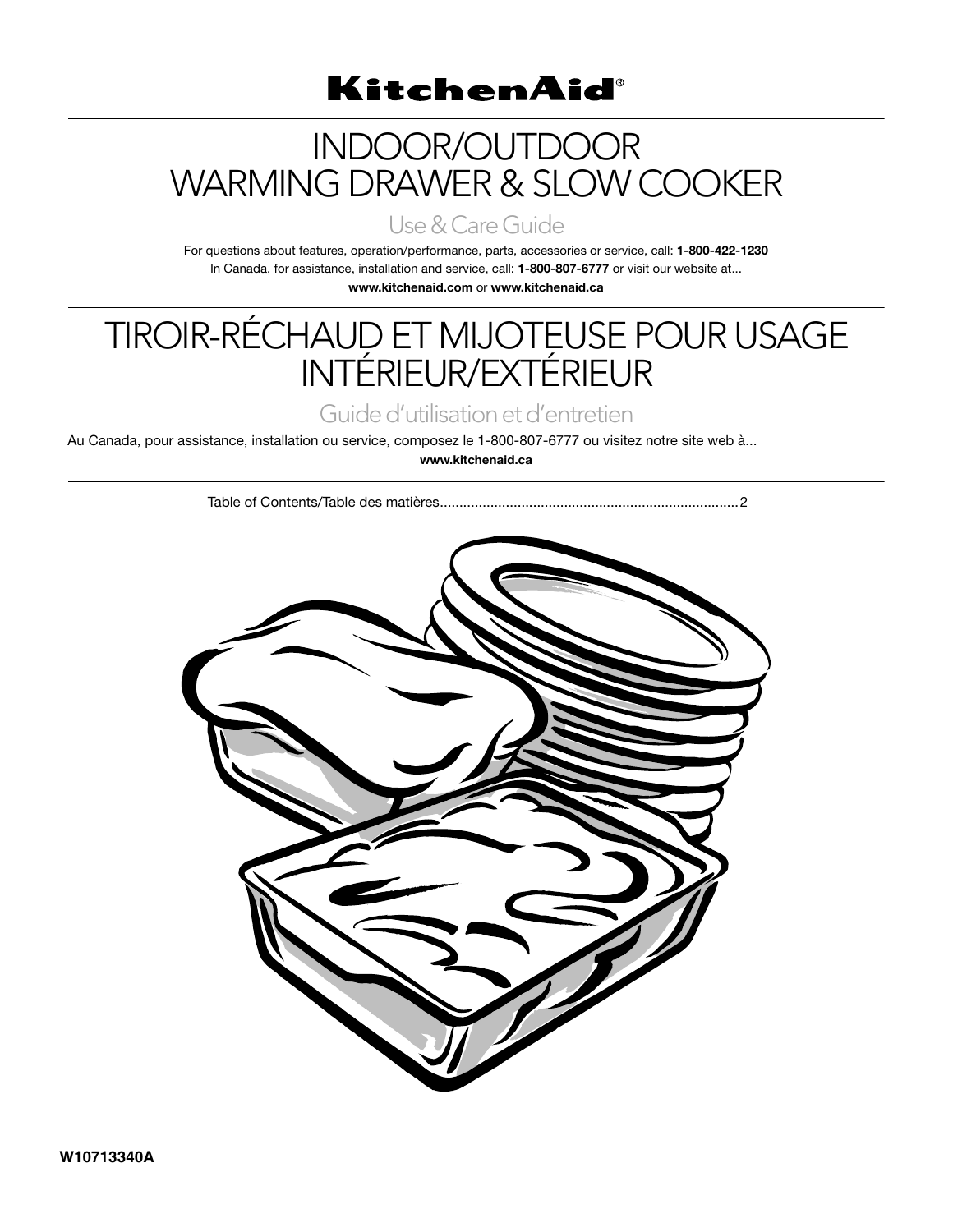## TABLE OF CONTENTS

## TABLE DES MATIÈRES

| Positionnement des grilles et des ustensiles15 |  |
|------------------------------------------------|--|
|                                                |  |
|                                                |  |
|                                                |  |
|                                                |  |
|                                                |  |
|                                                |  |
|                                                |  |
|                                                |  |
|                                                |  |
|                                                |  |
|                                                |  |
|                                                |  |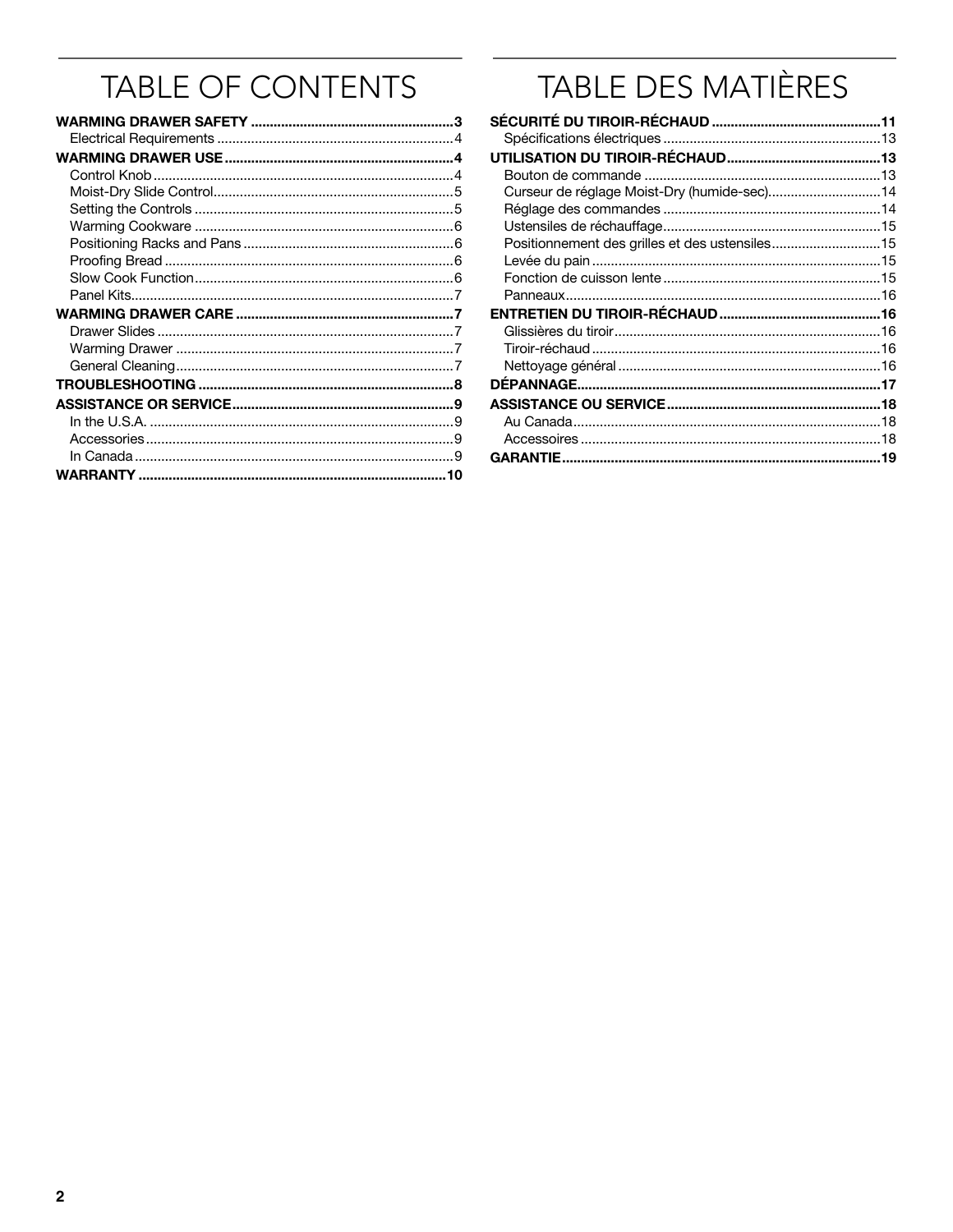## WARMING DRAWER SAFETY

### **Your safety and the safety of others are very important.**

We have provided many important safety messages in this manual and on your appliance. Always read and obey all safety messages.



This is the safety alert symbol.

This symbol alerts you to potential hazards that can kill or hurt you and others.

All safety messages will follow the safety alert symbol and either the word "DANGER" or "WARNING." These words mean:

## **DANGER**

## **WARNING**

**You can be killed or seriously injured if you don't immediately follow instructions.**

**You can be killed or seriously injured if you don't follow instructions.**

All safety messages will tell you what the potential hazard is, tell you how to reduce the chance of injury, and tell you what can happen if the instructions are not followed.

## **IMPORTANT SAFETY INSTRUCTIONS**

**WARNING:** To reduce the risk of fire, electrical shock, injury to persons, or damage when using the warming drawer, follow basic precautions, including the following:

- Read all instructions.
- $\blacksquare$  Proper Installation Be sure the warming drawer is properly installed and grounded by a qualified technician.
- Never Use the Warming Drawer for Warming or Heating the Room.
- Do Not Leave Children Alone Children should not be left alone or unattended in area where warming drawer is in use. They should never be allowed to sit or stand on any part of the warming drawer.
- Wear Proper Apparel Loose-fitting or hanging garments should never be worn while using the warming drawer.
- User Servicing Do not repair or replace any part of the warming drawer unless specifically recommended in the manual. All other servicing should be referred to a qualified technician.
- Storage in Warming Drawer Flammable materials should not be stored in a warming drawer.
- Do Not Use Water on Grease Fires Smother fire or flame or use dry chemical or foam-type extinguisher.
- Use Only Dry Potholders Moist or damp potholders on hot surfaces may result in burns from steam. Do not let potholder touch hot heating elements. Do not use a towel or other bulky cloth.
- Use Care When Opening Drawer Let hot air or steam escape before removing or replacing food.
- Do Not Heat Unopened Food Containers Build-up of pressure may cause container to burst and result in injury.
- Placement of Warming Drawer Racks Always place warming drawer racks in desired location while warming drawer is cool. If rack must be moved while warming drawer is hot, do not let potholder contact hot heating element in warming drawer.
- DO NOT TOUCH HEATING ELEMENTS OR INTERIOR SURFACES OF WARMING DRAWER – Heating elements may be hot even though they are dark in color. Interior surfaces of a warming drawer become hot enough to cause burns. During and after use, do not touch, or let clothing or other flammable materials contact heating elements or interior surfaces of warming drawer until they have had sufficient time to cool. Other surfaces of the warming drawer may become hot enough to cause burns – among these surfaces are warming drawer vent openings and surfaces near these openings and warming drawer doors.
- Do not touch hot surfaces. Use handles or knobs.
- Do not operate any appliance with a damaged cord or plug or after the appliance malfunctions or has been damaged in any manner. Return appliance to the nearest authorized service facility for examination, repair or adjustment.
- The use of accessory attachments not recommended by the warming drawer manufacturer may cause injuries.
- Do not use warming drawer for other than intended use.
- To reduce risk of electric shock, do not mount over a sink.
- This product is designed for household use only.

## **SAVE THESE INSTRUCTIONS**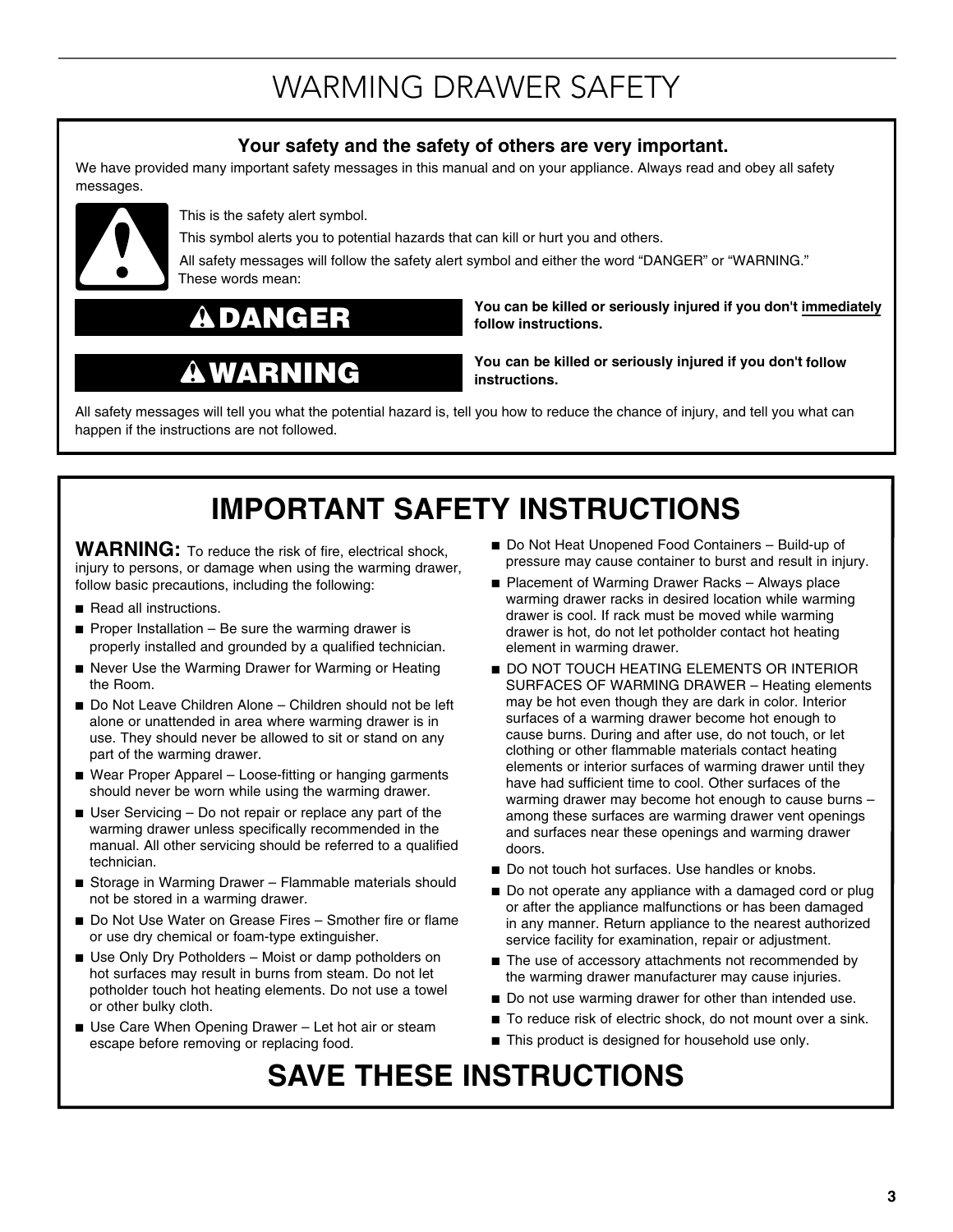State of California Proposition 65 Warnings:

WARNING: This product contains one or more chemicals known to the State of California to cause cancer.

WARNING: This product contains one or more chemicals known to the State of California to cause birth defects or other reproductive harm.



### Electrical Requirements

It is important to make sure you have the proper electrical connection:

A 115 Volt, 60 Hz., AC only 15- or 20-amp electrical supply, properly grounded in accordance with the National Electrical Code and local codes and ordinances, is required.

It is recommended that a separate circuit, serving only your warming drawer, be provided.

#### **Recommended Grounding Method**

The warming drawer must be grounded. This warming drawer is equipped with a power supply cord having a 3 prong grounding plug. To minimize possible shock hazard, the cord must be plugged into a mating, 3 prong, grounding-type wall receptacle, grounded in accordance with the National Electrical Code and local codes and ordinances. If mating wall receptacle is not available, it is the personal responsibility of the customer to have a properly grounded, 3 prong wall receptacle installed by a qualified electrician.

## WARMING DRAWER USE

#### **Control Panel**



- *A. Warming drawer temperature control zone*
- *B. Slow cooker temperature control zone C. Proofing bread control position*
- 
- *D. Power indicator light*

### Control Knob

## **WARNING**

#### **Food Poisoning Hazard**

**Do not let food sit for more than one hour before or after cooking.**

**Doing so can result in food poisoning or sickness.**

Push in and turn the control knob to turn on the warming drawer. The power indicator light will turn on and remain on while the warming drawer is in operation.

When finished, turn the control knob to OFF to turn off the warming drawer. When the warming drawer is turned off, the power indicator light will go out and the drawer will begin to cool.

The temperature is controlled by rotating the control knob to the desired setting. The temperature setting ranges from Lo to Hi on the warming drawer control to keep heated foods warm at the selected temperatures.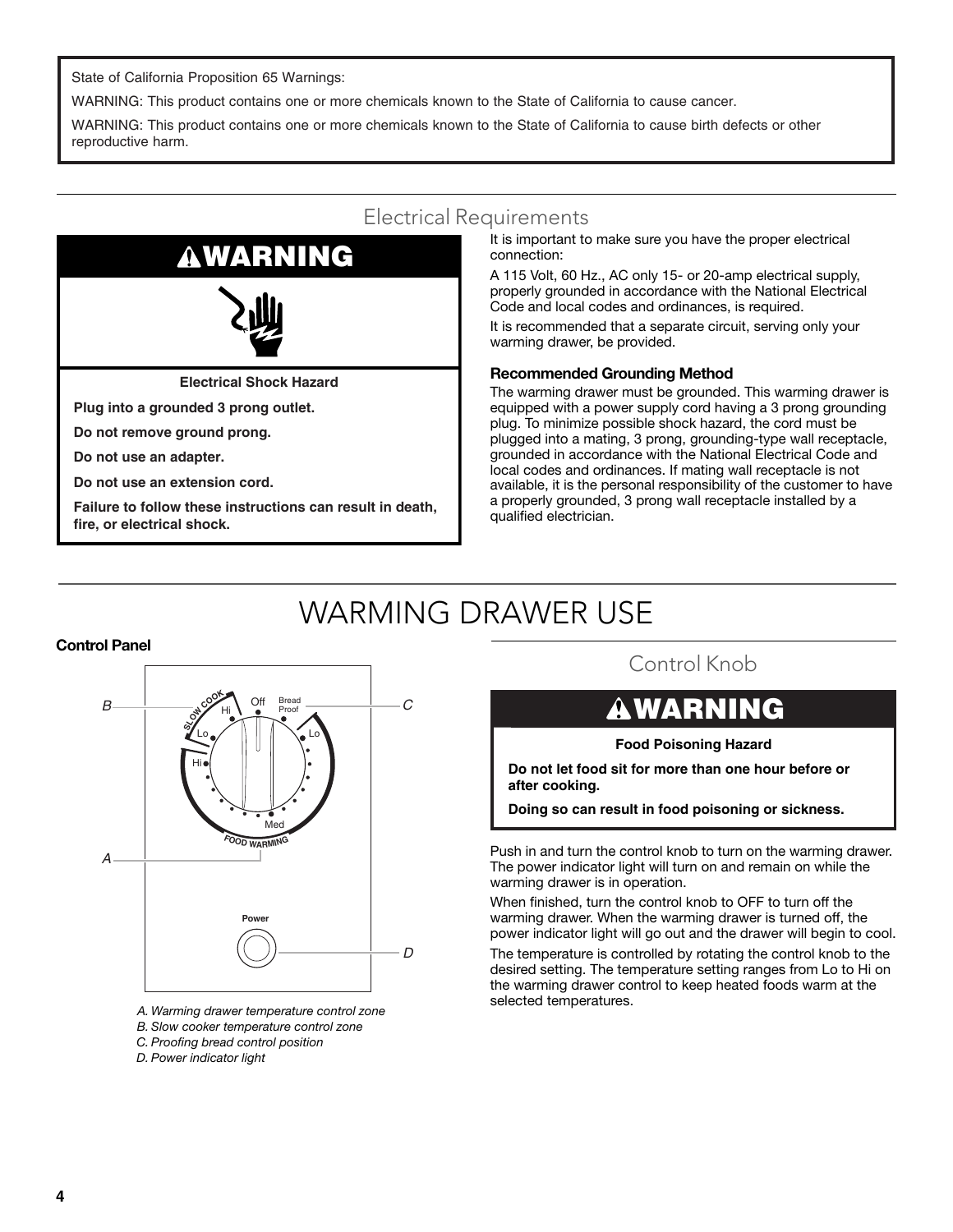

The Moist-Dry slide control allows you to open or close the vent slots in the door. The MOIST setting holds moisture in, while the DRY setting allows steam and moisture to escape from the drawer.

**NOTE:** Condensation may form on inner surfaces. This is normal.

To keep foods moist, slide control to MOIST, closing the vents. Closing the vents will seal the drawer and keep hot foods soft and moist.

To keep foods crisp, slide control to DRY, opening the vents. Opening the vents releases moisture from the drawer and keeps hot foods crisp and dry. See the Warming Drawer Temperature Chart in the "Setting the Controls" section.

Setting the Controls

## **AWARNING**

#### **Food Poisoning Hazard**

**Do not let food sit for more than one hour before or after cooking.**

**Doing so can result in food poisoning or sickness.**

The Indoor/Outdoor Warming Drawer is ideal for keeping hot cooked foods at serving temperature. It is designed to operate properly either indoors or outdoors at temperatures down to 32°F (0°C). If the drawer is operated at temperatures colder than 32°F (0°C), performance may be affected.

Different types of food may be placed in the warming drawer at the same time.

When keeping several types of food hot, use the setting for the highest temperature food in the warming drawer. Place foods requiring the highest temperature on the bottom of the drawer and those foods requiring the lowest temperature on the elevated rack.

For best results, do not hold foods in the warming drawer longer than 1 hour. For smaller quantities or heat-sensitive foods, such as eggs, do not hold longer than 30 minutes.

Food must be cooked and at serving temperature before being placed in the warming drawer. Cover foods with a lid.

Breads, pastries, and fruit pies may be heated from room temperature on the HI setting. Remove food from plastic bags and place in oven-safe container.

Oven-safe serving dishes and dinner plates can be heated while the warming drawer is preheating.

**NOTE:** To conserve heat, place cookware and positioning rack in the warming drawer before preheating.

#### **To Use:**

**1.** Push in and turn the control knob to the desired food warming setting: Lo (low), between Lo and Med (medium low), Med (medium), between Med and Hi (medium high), or Hi (high).

**NOTE:** For best results, meats, seafood, poultry and any foods containing meat, seafood or poultry should be set to medium or higher.

- **2.** Select MOIST or DRY setting.
- **3.** Allow warming drawer to preheat. Recommended minimum preheating times are 5 minutes for Lo, 10 minutes for Med, and 20 minutes for Hi.
- **4.** Push in and turn the control knob to OFF when finished.

#### **WARMING DRAWER TEMPERATURE CHART**

Different foods require different settings in order to maintain the ideal serving temperature. Use the following chart as a guide.

You can set the drawer temperature anywhere between Lo and Hi. For best results, meats, seafood and poultry should be set to medium or higher. Cover food, if desired, to maintain heat and moisture.

When keeping several different types of food hot, set the drawer to the food requiring the highest temperature setting. Place item(s) requiring the highest temperature on the bottom of the drawer and those items requiring the lowest temperature on the

| <b>FOOD</b>                   | <b>SETTING</b>    |
|-------------------------------|-------------------|
| Bacon                         | Med to Hi - DRY   |
| Beef, medium and well-done    | Med to Hi - MOIST |
| Bread, hard rolls             | Med - DRY         |
| Bread, soft rolls             | Med - MOIST       |
| Casseroles - with a crisp top | Med - DRY         |
| Casseroles                    | Med - MOIST       |
| Coffee cake                   | Med - MOIST       |
| Cooked cereal                 | Med to Hi - MOIST |
| Eggs                          | Hi - MOIST        |
| Fish, Seafood (no breading)   | Hi - MOIST        |
| Fish, Seafood (breaded)       | Hi - DRY          |
| Fried foods                   | Hi - DRY          |
| Gravy, Cream Sauces           | Hi - MOIST        |
| Ham                           | Med Hi - MOIST    |
| Hors d'oeuvres (crisp)        | Hi - DRY          |
| Lamb                          | Med to Hi - MOIST |
| Pancakes, waffles             | Hi - DRY          |
| Pies, single crust            | Med - DRY         |
| Pies, double crust            | Med to Lo - DRY   |
| Pizza                         | Hi - DRY          |
| Pork                          | Med to Hi - MOIST |
| Potatoes, baked               | Med - DRY         |
| Potatoes, mashed              | Med to Hi - MOIST |
| Poultry                       | Hi - DRY          |
| Vegetables                    | Med to Hi - MOIST |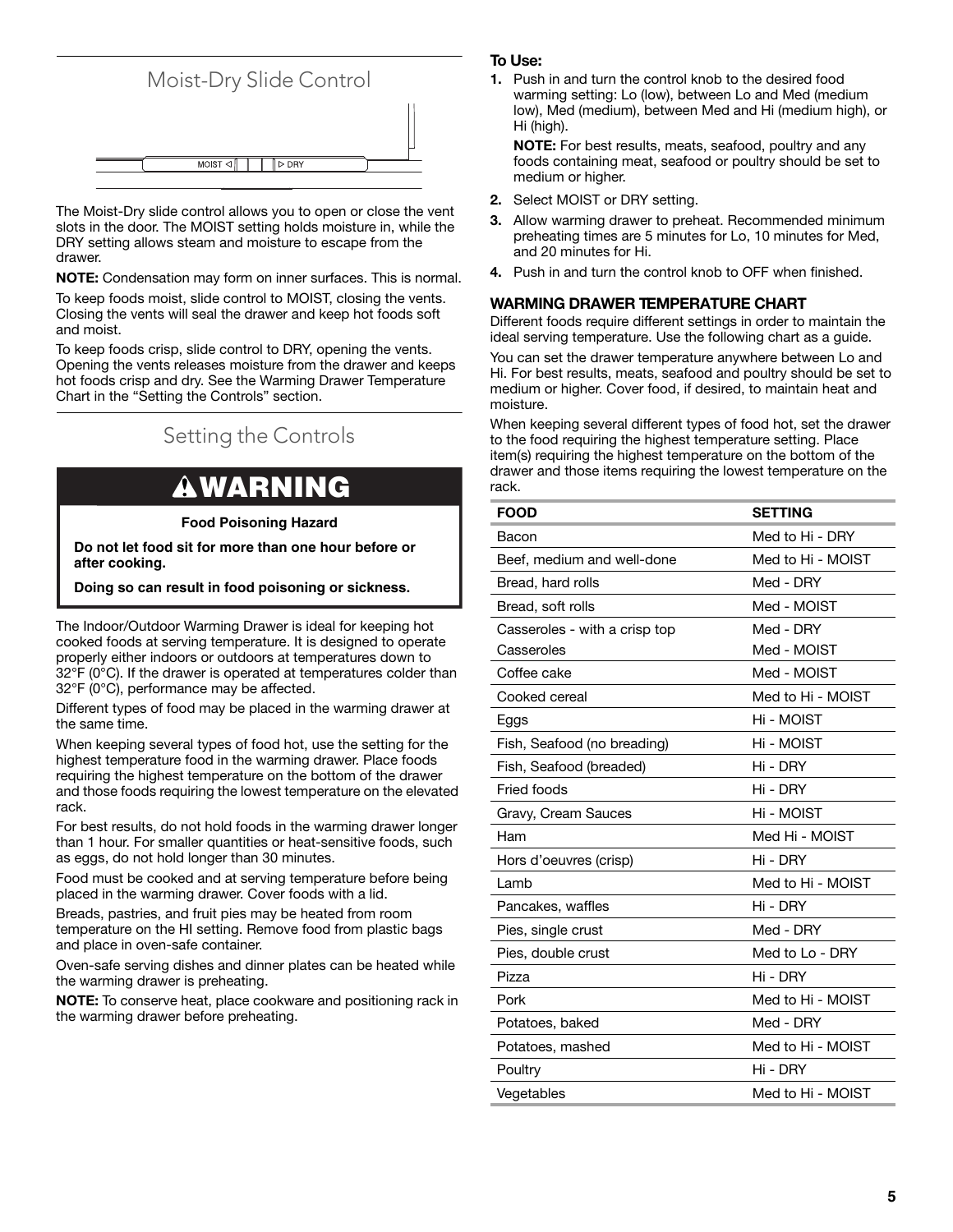### Warming Cookware

Use only cookware approved for oven use. Follow the cookware manufacturer's instructions.

### Positioning Racks and Pans

#### **Positioning Rack**

The 2 racks accompanying your warming drawer will fit from front to back or side to side.

**NOTE:** The warming drawer must be fully opened when placing or removing racks.

Each rack raises an oven-safe container  $1\frac{1}{8}$ " (2.86 cm) from the bottom of the drawer.



Keep the number of times the drawer is opened to a minimum in order to maintain set temperature in the warming drawer.

#### **Optional Pans (accessory)**

The warming drawer includes 2 pan support rails designed to hold a variety of serving pan sizes. Pan sizes that can be used are 1/6, 1/9, 1/3, 1/2, and 2/3. A full size serving pan can be placed across the width of the 27" (68.6 cm) and 30" (76.2 cm) warming drawer.

1/2 and 1/3 size pans may be purchased from the KitchenAid® Customer eXperience Center. See the "Assistance or Service" section to order.

Other size serving pans can be purchased at various retailers and restaurant supply stores.

Please refer to the following chart to determine the correct positioning of the pan support rails for each of the pan sizes.

| <b>Pan Size</b> | <b>Pan Support Rails</b>     |
|-----------------|------------------------------|
| Full*           | Positions 1 and 3            |
| 2/3             | Positions 1 and 3            |
| 1/2             | Positions 1 and 3            |
| 1/3             | Positions 1 and 3 or 1 and 2 |
| 1/6             | Positions 1 and 2            |
| 1/9             | Positions 1 and 2            |

\*Full size pans cannot be used with the 24" (61 cm) warming drawer.

When using serving pans, make sure the pan support rails are properly installed in the locator notch before inserting pans.



*A. Position 1 pan support rail locator notch B. Position 2 pan support rail locator notch C. Position 3 pan support rail locator notch*

### Proofing Bread

Proofing bread prepares dough for baking by activating the yeast. Check dough periodically for progress.

#### **To Proof:**

- **1.** Cover dough with lightly oiled waxed paper and place temperature safe bowl(s) on rack.
- **2.** Set control knob to PROOF setting.
- **3.** Place vent on MOIST setting.
- **4.** Verify doneness by pressing 2 fingers 1/2" (1.3 cm) into dough. If indentation remains, the dough is ready.

For second proofing of dough, repeat steps 1-4.

### Slow Cook Function

## **WARNING**

#### **Food Poisoning Hazard**

**Do not let food sit for more than one hour before or after cooking.**

**Doing so can result in food poisoning or sickness.**

The SLOW COOK function in the warming drawer cooks food slowly at a low temperature over a long period of time, similar to a countertop slow cooker.

When the warming drawer is installed outdoors, the SLOW COOK function should not be used when the temperature is below 32°F (0°C).

There are 2 settings: Hi and Lo. Guidelines for cooking times are 4 to 5 hours for Hi and 8 to 10 hours for Lo. Smaller quantities of food may require less time, while larger quantities may require more time.

When slow cooking, use serving pans (available for purchase) or oven-safe cookware. To order serving pans, see the "Assistance or Service" section.

Before slow cooking, thaw frozen foods completely.

**IMPORTANT:** Brown roasts thoroughly before starting to slow cook.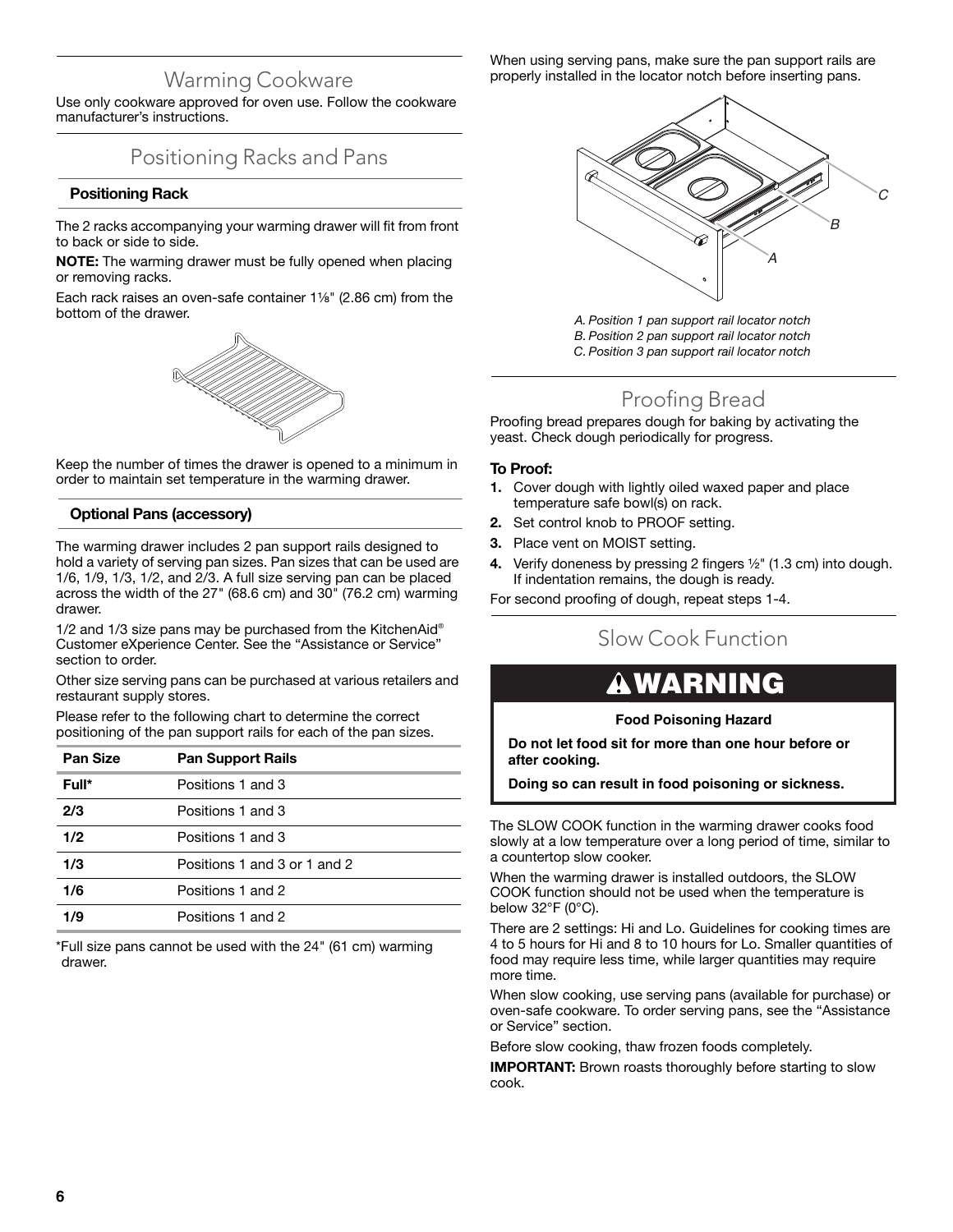#### **To Use:**

- **1.** Push in and turn control knob to the SLOW COOK zone and set the desired temperature: Lo or Hi. Preheating is not necessary.
- **2.** Place food into warming drawer. Food should be placed directly on the bottom of the warming drawer. Do not use the rack.
- **3.** Close the warming drawer. Be sure that the warming drawer is completely closed during operation.
- **4.** Turn control knob to OFF when finished.

Panel Kits (Accessory)

Panel kits are available for customizing the front of the warming drawer to match other KitchenAid® home appliances. See the "Assistance or Service" section to order.

## WARMING DRAWER CARE

### Drawer Slides

The drawer slides allow you to fully extend the drawer for easier cleaning. If necessary, the drawer can be removed. **NOTE:** Load capacity for the drawer is 100 lbs (45 kg).

### Warming Drawer

Remove all items from inside the warming drawer, and allow the warming drawer to cool completely before attempting to remove the drawer.

#### **To Remove:**

- **1.** Open drawer to its fully open position.
- **2.** Locate the black tabs on both sides of the drawer.



*A. Tab*

**3.** Press the tab down on the right side of the drawer and lift tab up on the left side of the drawer at the same time. Then pull drawer out another inch to disengage latch.



**4.** Hold the drawer by the sides (not by the front). Pull it slowly all the way out.

#### **To Replace:**

**1.** Align the drawer rails with the receiving slides.



*A. Drawer rail B. Drawer slide*

- **2.** Push drawer in all the way.
- **3.** Gently open and close the drawer to ensure it is seated properly on the slices.

### General Cleaning

**IMPORTANT:** Before cleaning, make sure all controls are off and the warming drawer and the drawer accessories are cool. Always follow label instructions on cleaning products.

Soap, water and a soft cloth or sponge are suggested first unless otherwise noted.

#### **STAINLESS STEEL SURFACES**

To avoid damage to stainless steel surfaces, do not use soapfilled scouring pads, abrasive cleaners, Cooktop Polishing Creme, steel-wool pads, gritty washcloths or some paper towels. Rub in direction of grain to avoid damaging.

#### **Cleaning Method:**

affresh® Stainless Steel Cleaner Part Number W10355016 (not included):

See "Assistance or Service" section to order.

Liquid detergent or all-purpose cleaner:

Rinse with clean water and dry with soft, lint-free cloth.

Vinegar for hard water spots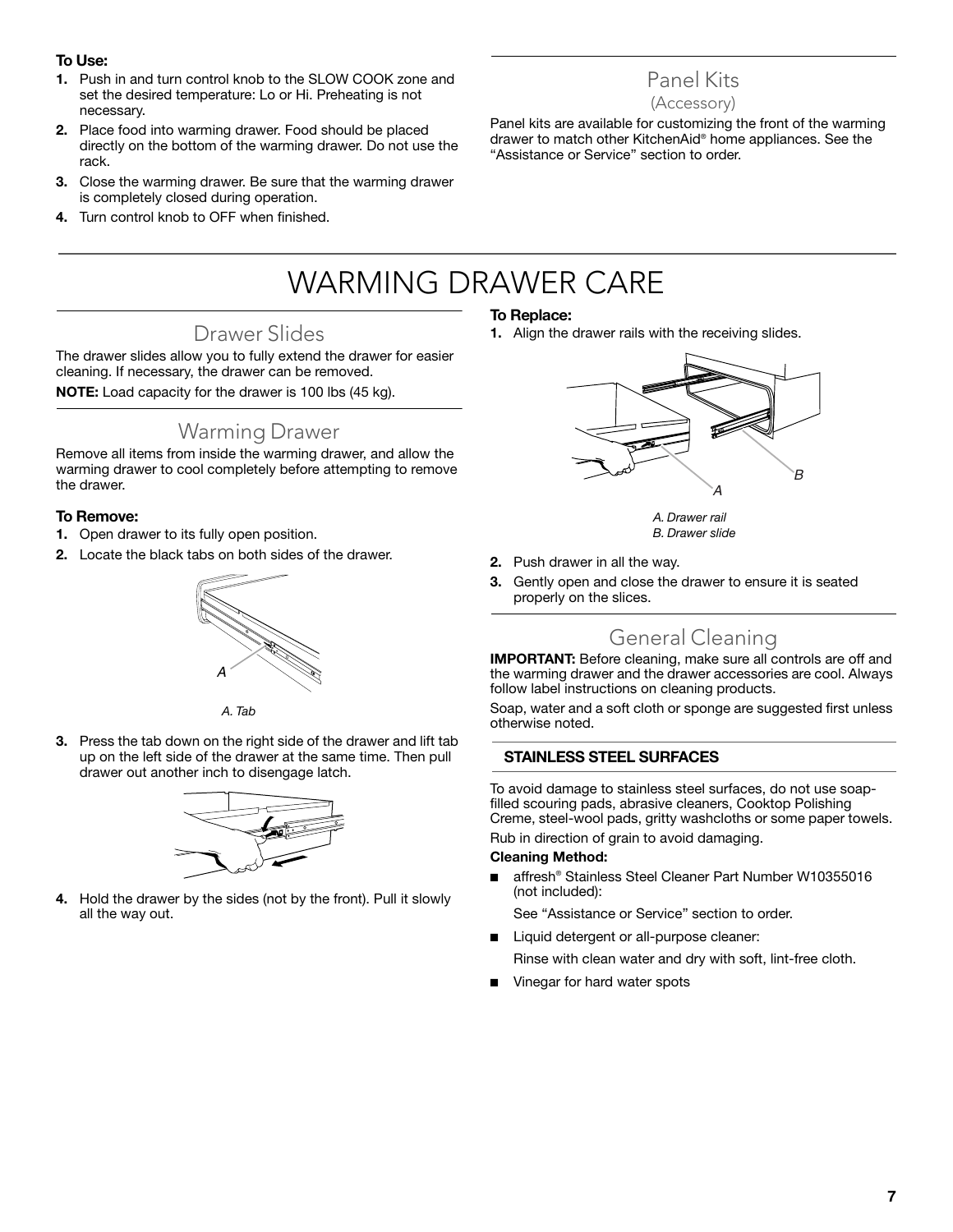#### **CONTROL KNOB**

Do not use steel wool, abrasive cleansers or oven cleaner. Do not soak knob.

When replacing knob, make sure knob is in the Off position.

#### **Cleaning Method:**

Soap and water:

Pull knob straight away from control panel to remove. Wash, rinse and dry with a soft cloth.

#### **WARMING DRAWER**

#### **Cleaning Method:**

#### **Routine cleaning**

- Paper towel and spray glass cleaner:
- Make sure drawer is cool. Follow manufacturer's instructions.
- Warm, soapy water or all-purpose cleaner and a nonabrasive, plastic scrubbing pad:

Wash, wipe with clean water and dry thoroughly.

affresh<sup>®</sup> Kitchen and Appliance Cleaner W10355010 (not included):

See "Assistance or Service" section to order.

#### **Stubborn stains and baked-on residue**

Rub in direction of grain to avoid damaging.

■ Mildly abrasive cleanser or stainless-steel cleaners and a damp cloth or sponge.

Wash, wipe with clean water and dry thoroughly. Repeat if necessary.

#### **RACKS**

#### **Cleaning Method:**

Steel-wool pad and warm, soapy water: Wash, rinse and dry thoroughly.

## TROUBLESHOOTING

**Try the solutions suggested here first in order to avoid the cost of an unnecessary service call.**

#### **Warming drawer will not operate**

Has a household fuse blown, or has a circuit breaker **tripped?**

Replace the fuse or reset the circuit breaker. If the problem continues, call an electrician.



**Electrical Shock Hazard**

**Plug into a grounded 3 prong outlet.**

**Do not remove ground prong.**

**Do not use an adapter.**

**Do not use an extension cord.**

**Failure to follow these instructions can result in death, fire, or electrical shock.**

Is the power supply cord unplugged? Plug into a grounded 3 prong outlet.

#### **Warming drawer does not slide properly**

- **Has the drawer been mounted properly on the slides?** See "Warming Drawer Care" section.
- **Has the drawer been overloaded?** The weight inside the drawer should not exceed 100 lbs (45 kg).
- **Is the drawer load uneven?** Redistribute the food to evenly balance the weight.

#### **Excessive moisture on the warming drawer**

- **Did you preheat the drawer?** Preheat the drawer before each use. See "Warming Drawer Use" section.
- **Is the MOIST-DRY setting correct?** Set the MOIST-DRY slide to DRY to vent the moisture.

#### **Cooking results not what expected**

■ The exterior of beef and pork may become very dark, but not burnt. This is normal. The interior will remain tender and juicy. Poultry will also darken, especially in areas not covered by skin.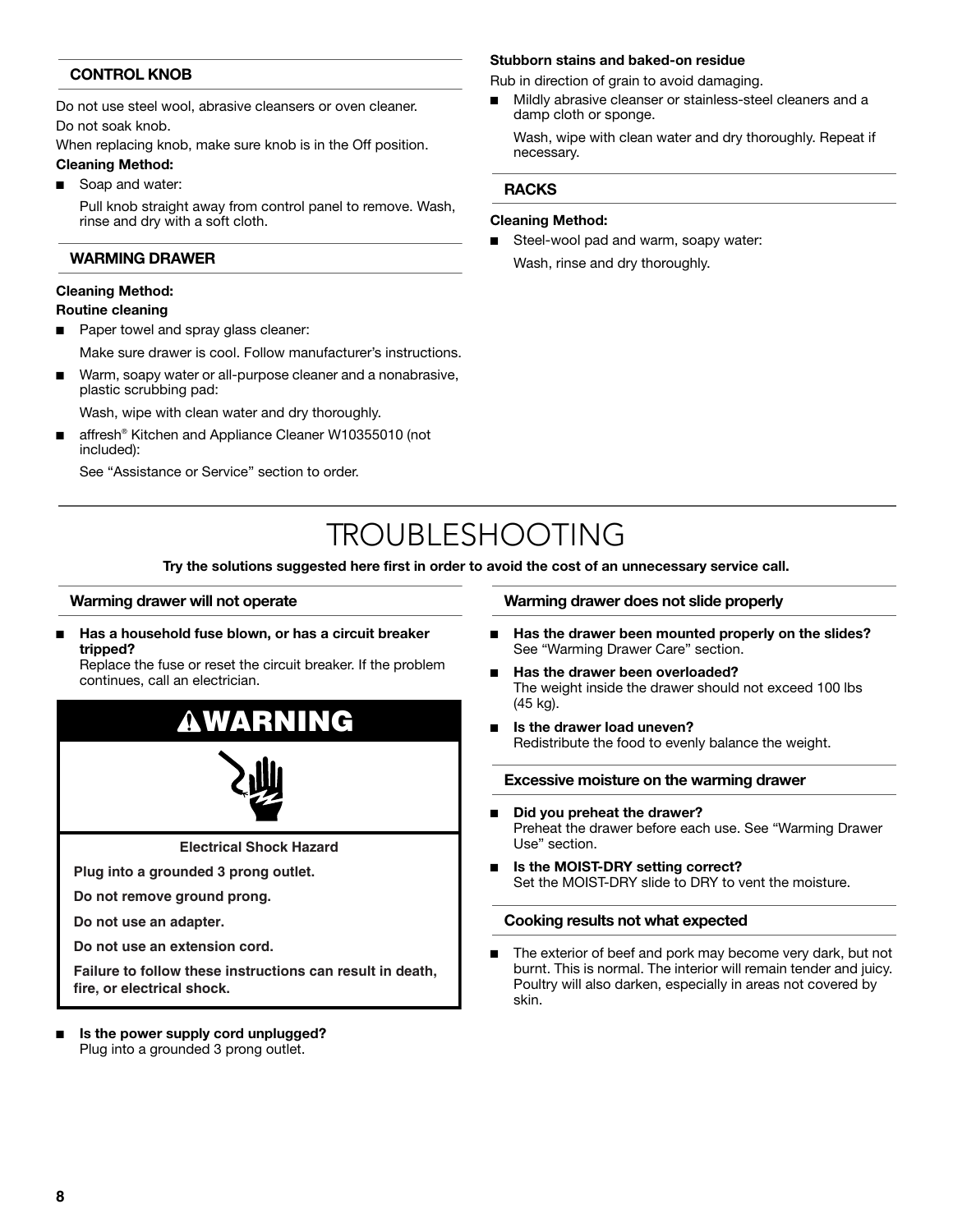## ASSISTANCE OR SERVICE

#### **If you need service**

Please refer to the warranty page in this manual.

#### **If you need replacement parts**

If you need to order replacement parts, we recommend that you use only factory specified parts. These factory specified parts will fit right and work right because they are made with the same precision used to build every new KITCHENAID® appliance.

To locate factory specified parts in your area, call us or your nearest KitchenAid designated service center.

### In the U.S.A.

Call the KitchenAid Customer eXperience Center toll free: **1-800-422-1230** or visit our website at **www.kitchenaid.com.**

#### **Our Consultants Provide Assistance With:**

- Scheduling of service. KitchenAid designated service technicians are trained to fulfill the product warranty and provide after-warranty service, anywhere in the United States.
- Features and specifications on our full line of appliances.
- Referrals to local dealers.
- Installation information.
- Use and maintenance procedures.
- Accessory and repair parts sales.
- Specialized customer assistance (Spanish speaking, hearing impaired, limited vision, etc.).

#### **For Further Assistance**

If you need further assistance, you can write to KitchenAid with any questions or concerns at:

KitchenAid Brand Home Appliances Customer eXperience Center 553 Benson Road Benton Harbor, MI 49022-2692

Please include a daytime phone number in your correspondence.

### Accessories

#### **Accessories U.S.A.**

To order accessories, call the KitchenAid Customer eXperience Center toll free at **1-800-422-1230** and follow the menu prompts. Or visit our website at **www.kitchenaid.com**. Portable appliances, bakeware, cookware, gadgets and textiles are also available.

#### **1/2 Size Serving Pan**

Order Part Number W10242695A

#### **1/3 Size Serving Pan**

Order Part Number W10242694A

#### **affresh® Stainless Steel Cleaner**

Order Part Number W10355016

#### **affresh® Kitchen and Appliance Cleaner**

Order Part Number W10355010

### In Canada

Call the Whirlpool Canada LP Customer eXperience Centre toll free: **1-800-807-6777** or visit our website at **www.kitchenaid.ca**.

#### **Our Consultants Provide Assistance With:**

- Scheduling of Service. KitchenAid appliances designated service technicians are trained to fulfill the product warranty and provide after-warranty service, anywhere in Canada.
- Features and specifications on our full line of appliances.
- Referrals to local dealers.
- Use and maintenance procedures.
- Accessory and repair parts sales.

#### **For Further Assistance**

If you need further assistance, you can write to Whirlpool Canada LP with any questions or concerns at:

Customer eXperience Centre Whirlpool Canada LP 200 - 6750 Century Ave. Mississauga, Ontario L5N 0B7

Please include a daytime phone number in your correspondence.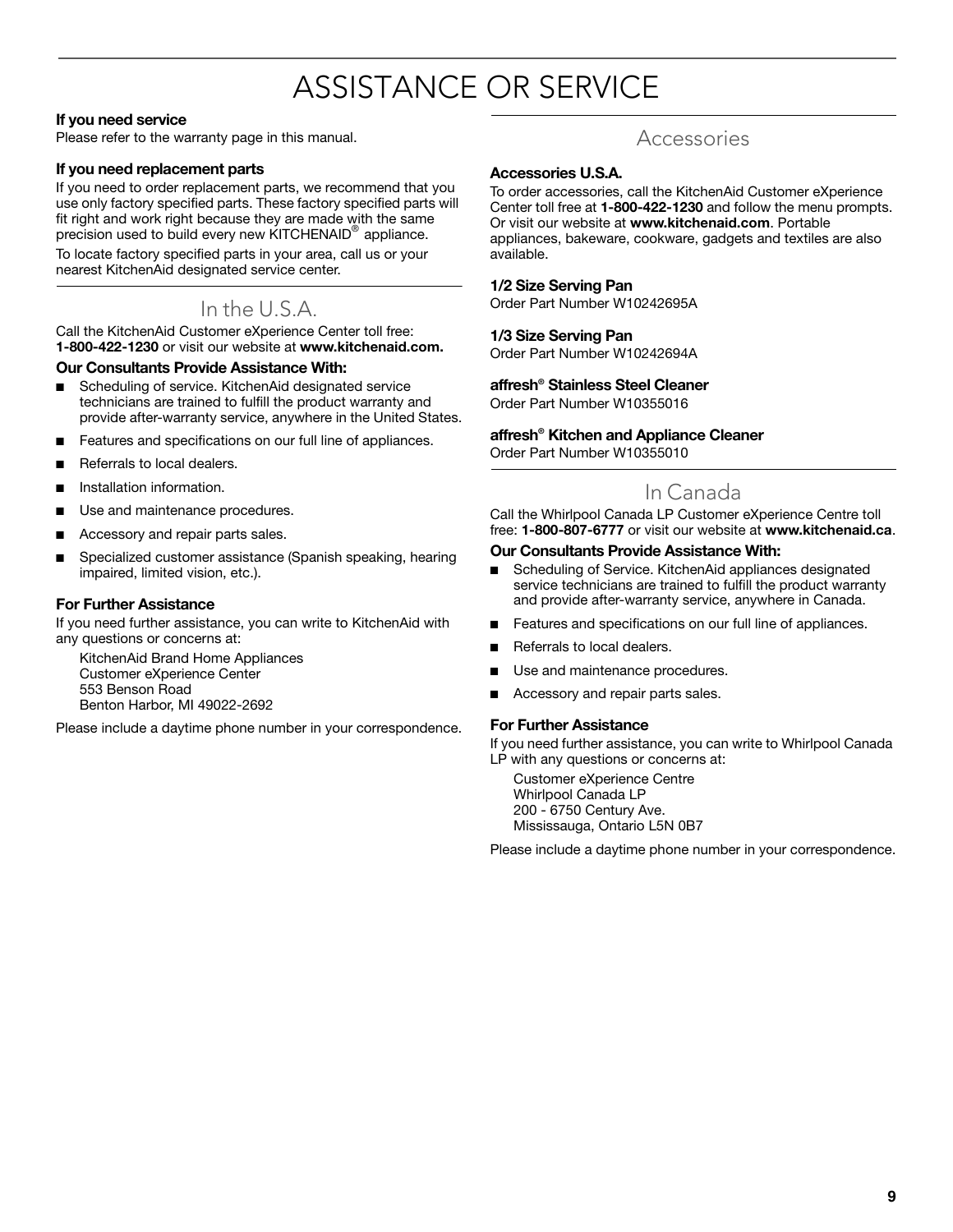## KITCHENAID® WARMING DRAWER WARRANTY

#### **LIMITED WARRANTY**

For one year from the date of purchase, when this major appliance is operated and maintained according to instructions attached to or furnished with the product, KitchenAid brand of Whirlpool Corporation or Whirlpool Canada LP (hereafter "KitchenAid") will pay for Factory Specified Parts and repair labor to correct defects in materials or workmanship. Service must be provided by a KitchenAid designated service company. This limited warranty is valid only in the United States or Canada and applies only when the major appliance is used in the country in which it was purchased. Outside the 50 United States and Canada, this limited warranty does not apply. Proof of original purchase date is required to obtain service under this limited warranty.

#### **ITEMS EXCLUDED FROM WARRANTY**

#### **This limited warranty does not cover:**

- **1.** Service calls to correct the installation of your major appliance, to instruct you on how to use your major appliance, to replace or repair house fuses, or to correct house wiring or plumbing.
- **2.** Service calls to repair or replace appliance light bulbs, air filters or water filters. Consumable parts are excluded from warranty coverage.
- **3.** Repairs when your major appliance is used for other than normal, single-family household use or when it is used in a manner that is contrary to published user or operator instructions and/or installation instructions.
- **4.** Damage resulting from accident, alteration, misuse, abuse, fire, flood, acts of God, improper installation, installation not in accordance with electrical or plumbing codes, or use of consumables or cleaning products not approved by KitchenAid.
- **5.** Cosmetic damage, including scratches, dents, chips or other damage to the finish of your major appliance, unless such damage results from defects in materials or workmanship and is reported to KitchenAid within 30 days from the date of purchase.
- **6.** Costs associated with the removal from your home of your major appliance for repairs. This major appliance is designed to be repaired in the home and only in-home service is covered by this warranty.
- **7.** Repairs to parts or systems resulting from unauthorized modifications made to the appliance.
- **8.** Expenses for travel and transportation for product service if your major appliance is located in a remote area where service by an authorized KitchenAid servicer is not available.
- **9.** The removal and reinstallation of your major appliance if it is installed in an inaccessible location or is not installed in accordance with published installation instructions.
- **10.** Major appliances with original model/serial numbers that have been removed, altered or cannot be easily determined. This warranty is void if the factory applied serial number has been altered or removed from your major appliance.

The cost of repair or replacement under these excluded circumstances shall be borne by the customer.

#### **DISCLAIMER OF IMPLIED WARRANTIES; LIMITATION OF REMEDIES**

CUSTOMER'S SOLE AND EXCLUSIVE REMEDY UNDER THIS LIMITED WARRANTY SHALL BE PRODUCT REPAIR AS PROVIDED HEREIN. IMPLIED WARRANTIES, INCLUDING WARRANTIES OF MERCHANTABILITY OR FITNESS FOR A PARTICULAR PURPOSE, ARE LIMITED TO ONE YEAR OR THE SHORTEST PERIOD ALLOWED BY LAW. KITCHENAID SHALL NOT BE LIABLE FOR INCIDENTAL OR CONSEQUENTIAL DAMAGES. SOME STATES AND PROVINCES DO NOT ALLOW THE EXCLUSION OR LIMITATION OF INCIDENTAL OR CONSEQUENTIAL DAMAGES, OR LIMITATIONS ON THE DURATION OF IMPLIED WARRANTIES OF MERCHANTABILITY OR FITNESS, SO THESE EXCLUSIONS OR LIMITATIONS MAY NOT APPLY TO YOU. THIS WARRANTY GIVES YOU SPECIFIC LEGAL RIGHTS, AND YOU MAY ALSO HAVE OTHER RIGHTS WHICH VARY FROM STATE TO STATE OR PROVINCE TO PROVINCE.

If outside the 50 United States and Canada, contact your authorized KitchenAid dealer to determine if another warranty applies. If you need service, first see the "Troubleshooting" section of the Use & Care Guide. After checking "Troubleshooting," you may find additional help by checking the "Assistance or Service" section or by calling KitchenAid. In the U.S.A., call **1-800-422-1230**. In Canada, **call 1-800-807-6777.** 9/07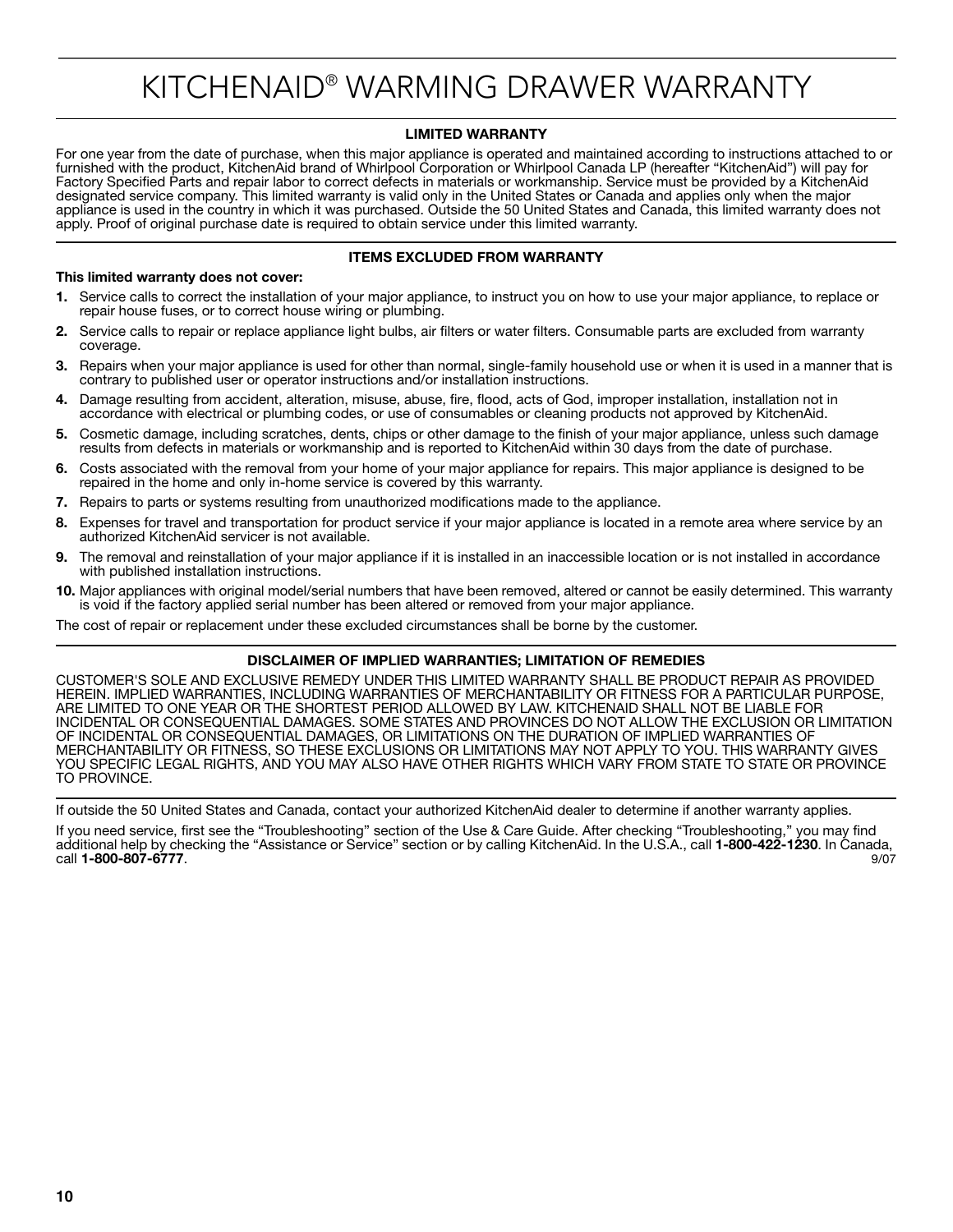# SÉCURITÉ DU TIROIR-RÉCHAUD

### **Votre sécurité et celle des autres est très importante.**

Nous donnons de nombreux messages de sécurité importants dans ce manuel et sur votre appareil ménager. Assurez-vous de toujours lire tous les messages de sécurité et de vous y conformer.



Voici le symbole d'alerte de sécurité.

Ce symbole d'alerte de sécurité vous signale les dangers potentiels de décès et de blessures graves à vous et à d'autres.

Tous les messages de sécurité suivront le symbole d'alerte de sécurité et le mot "DANGER" ou "AVERTISSEMENT". Ces mots signifient :

## **DANGER**

#### $\boldsymbol{\Lambda}$ **AVERTISSEMENT**

**Risque possible de décès ou de blessure grave si vous ne suivez pas immédiatement les instructions.** 

**Risque possible de décès ou de blessure grave si vous ne suivez pas les instructions.** 

Tous les messages de sécurité vous diront quel est le danger potentiel et vous disent comment réduire le risque de blessure et ce qui peut se produire en cas de non-respect des instructions.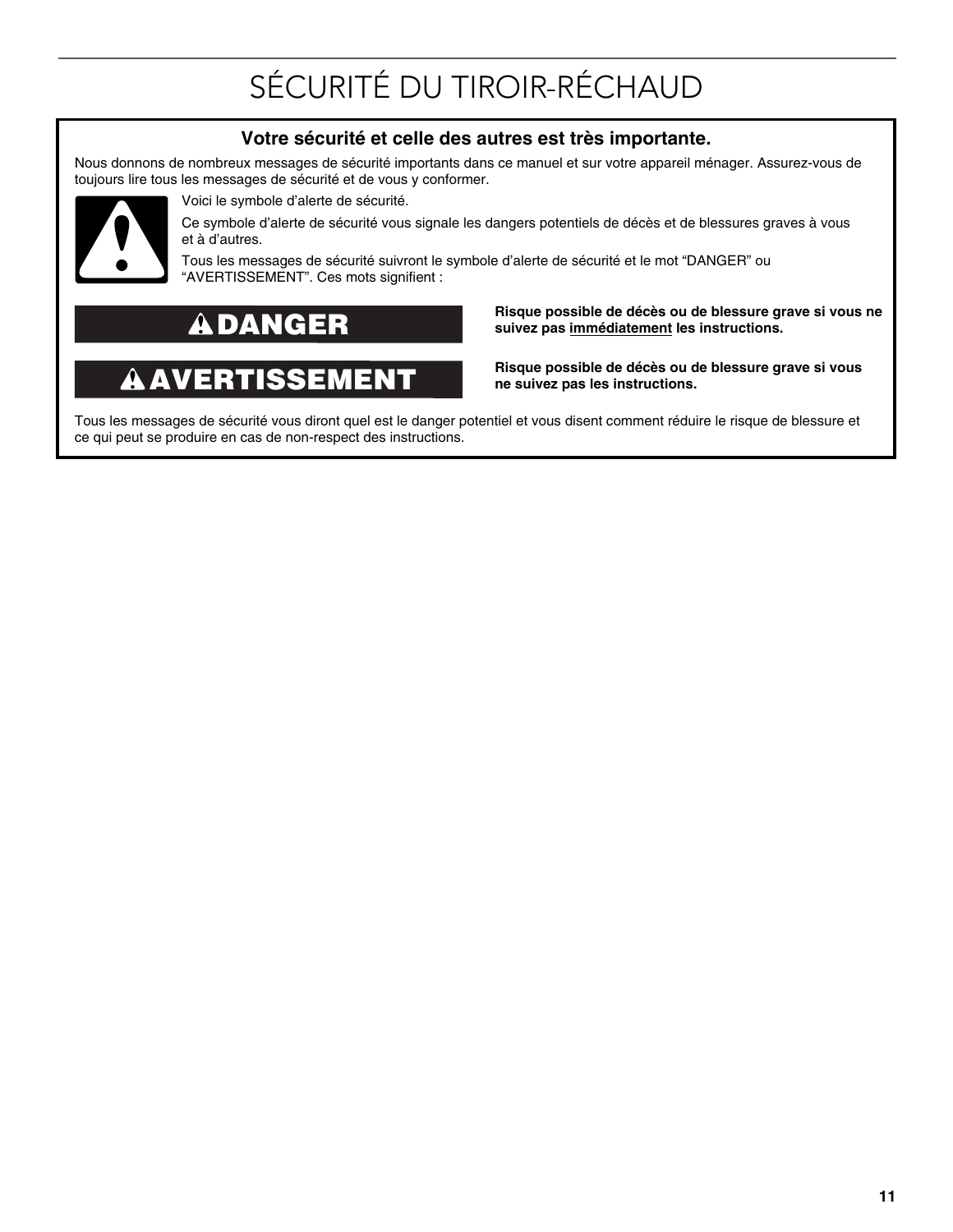## **IMPORTANTES INSTRUCTIONS DE SÉCURITÉ**

**AVERTISSEMENT :** Pour réduire le risque d'incendie, de choc électrique, de blessures ou de dommages lors de l'utilisation du tiroir-réchaud, il convient d'observer certaines précautions élémentaires dont les suivantes :

- Lire toutes les instructions.
- Installation appropriée S'assurer que le tiroir-réchaud est correctement installé et relié à la terre par un technicien qualifié.
- Ne jamais utiliser le tiroir-réchaud pour réchauffer ou chauffer la pièce.
- Ne pas laisser les enfants seuls Les enfants ne doivent pas être laissés seuls ou sans surveillance dans la pièce où le tiroir-réchaud est en service. Ne jamais laisser les enfants s'asseoir ou se tenir sur une partie quelconque du tiroir-réchaud.
- Porter des vêtements appropriés Des vêtements amples ne doivent jamais être portés pendant l'utilisation du tiroirréchaud.
- Entretien par l'utilisateur Ne pas réparer ni remplacer toute pièce du tiroir-réchaud si ce n'est pas spécifiquement recommandé dans le manuel. Toute autre opération d'entretien ou de réparation doit être confiée à un technicien qualifié.
- Remisage dans le tiroir-réchaud Les matériaux inflammables ne doivent pas être remisés dans le tiroirréchaud.
- Ne pas utiliser d'eau pour éteindre un feu de graisse Étouffer le feu ou les flammes ou utiliser un extincteur à produits chimiques secs, ou un extincteur à mousse.
- N'utiliser que des mitaines sèches Des mitaines mouillées ou humides sur des surfaces chaudes peuvent provoquer des brûlures provenant de la vapeur. Ne pas laisser les mitaines toucher les éléments chauffants. Ne pas utiliser une serviette ou un autre chiffon épais.
- Ouvrir la porte du tiroir avec soin Laisser l'air chaud ou la vapeur s'échapper avant d'enlever ou de replacer les aliments.
- Ne pas chauffer des contenants d'aliments non ouverts L'accumulation de pression peut faire exploser le contenant et causer des blessures.
- Positionnement des grilles du tiroir-réchaud Toujours placer la grille du tiroir-réchaud à l'endroit voulu lorsque le tiroir-réchaud est froid. Si la grille doit être déplacée pendant que le tiroir-réchaud est chaud, ne pas laisser les mitaines toucher l'élément chaud de chauffage dans le tiroir-réchaud.
- NE PAS TOUCHER LES ÉLÉMENTS DE CHAUFFAGE OU LES SURFACES INTÉRIEURES DU TIROIR-RÉCHAUD – Les éléments chauffants peuvent être chauds même lorsqu'ils ont une teinte foncée. Les surfaces intérieures du tiroir-réchaud deviennent assez chaudes pour causer des brûlures. Pendant et après l'utilisation, ne pas toucher les éléments de chauffage ou ne pas laisser les vêtements ou autres matériaux inflammables venir en contact avec les éléments chauffants ou les surfaces intérieures du tiroirréchaud avant qu'ils aient suffisamment refroidi. D'autres surfaces du tiroir-réchaud peuvent devenir assez chaudes pour causer des brûlures – ces surfaces comprennent les ouvertures de l'évent et du tiroir-réchaud, les surfaces près de ces ouvertures et la porte du tiroir-réchaud.
- Ne pas toucher les surfaces chaudes. Utiliser les poignées ou boutons.
- Ne pas faire fonctionner un appareil dont le cordon ou la prise est endommagé(e), lorsque l'appareil ne fonctionne pas correctement ou lorsqu'il a été endommagé d'une quelconque façon. Retourner l'appareil au centre de service agréé le plus proche pour examen, réparation ou réglage.
- L'utilisation d'accessoires de fixation non recommandés par le fabricant du tiroir-réchaud peut causer des blessures.
- Ne pas utiliser le tiroir-réchaud pour une utilisation autre que celle pour laquelle il a été conçu.
- Pour réduire le risque de choc électrique, ne pas monter l'appareil au-dessus d'un évier.
- Ce produit est conçu pour un usage domestique uniquement.

## **CONSERVEZ CES INSTRUCTIONS**

Avertissements de la proposition 65 de l'État de Californie :

AVERTISSEMENT : Ce produit contient au moins un produit chimique connu par l'État de Californie pour être à l'origine de cancers.

AVERTISSEMENT : Ce produit contient au moins un produit chimique connu par l'État de Californie pour être à l'origine de malformations et autres déficiences de naissance.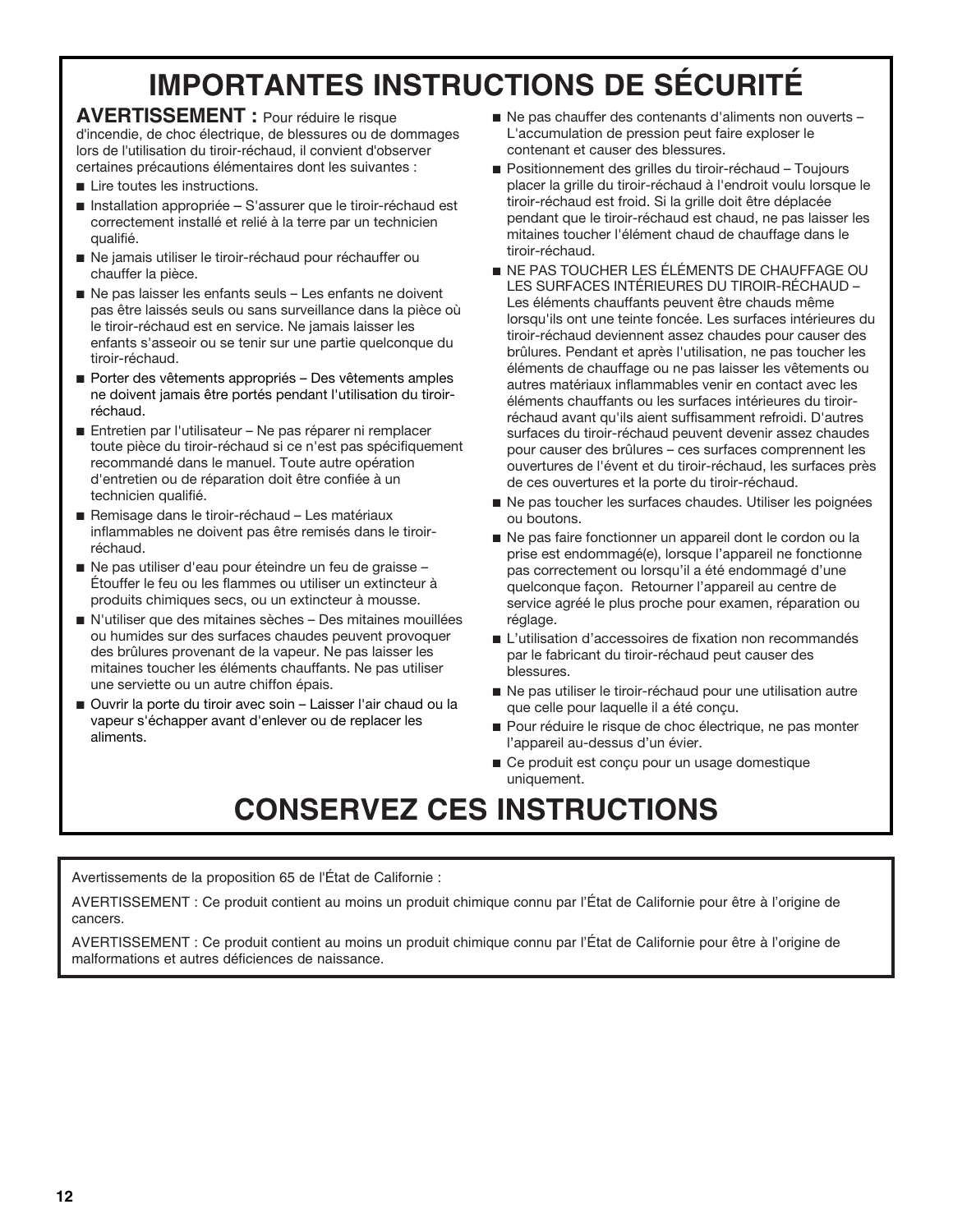### Spécifications électriques

## **A AVERTISSEMENT**

**Risque de choc électrique**

**Brancher sur une prise à 3 alvéoles reliée à la terre.**

**Ne pas enlever la broche de liaison à la terre.**

**Ne pas utiliser un adaptateur.**

**Ne pas utiliser un câble de rallonge.**

**Le non-respect de ces instructions peut causer un décès, un incendie ou un choc électrique.**

Il est important de vous assurer d'avoir la bonne connexion électrique :

Une source d'alimentation de 115 volts, 60 Hz, type 15 ou 20 ampères CA seulement, correctement mise à la terre conformément au Code national de l'électricité et aux codes et règlements locaux, est nécessaire.

Il est recommandé d'utiliser un circuit indépendant pour alimenter uniquement votre tiroir-réchaud.

#### **Méthode recommandée de mise à la terre**

Ce tiroir-réchaud doit être mis à la terre. L'appareil comporte un cordon d'alimentation électrique à trois broches pour la mise à la terre. Pour minimiser les risques de choc électrique, le cordon d'alimentation électrique doit être branché sur une prise de courant murale mise à la terre correspondante à trois alvéoles où la mise à la terre a été faite conformément au Code national de l'électricité et aux codes et règlements locaux. Si une prise murale correspondante n'est pas disponible, il incombe au client de faire installer par un électricien qualifié une prise murale à 3 alvéoles correctement mise à la terre.

## UTILISATION DU TIROIR-RÉCHAUD

#### **Tableau de commande**



*A. Zone de commande de la température du tiroir-réchaud*

*B. Zone de commande de la température de cuisson lente*

*C. Position de commande de levée du pain*

*D. Témoin d'alimentation*

Bouton de commande

#### **AVERTISSEMENT**  $\boldsymbol{\Lambda}$

#### **Risque d'empoisonnement alimentaire**

**Ne pas laisser des aliments reposer plus d'une heure avant ou après la cuisson.**

**Le non-respect de cette instruction peut causer un empoisonnement alimentaire ou une maladie.**

Pousser et tourner le bouton de commande pour mettre en marche le tiroir-réchaud. Le témoin d'alimentation s'allume et reste allumé tant que le tiroir-réchaud fonctionne.

À la fin du réchauffage, tourner le bouton de commande à la position OFF (arrêt) pour éteindre le tiroir-réchaud. Lorsque le tiroir-réchaud est éteint, le témoin d'alimentation s'éteint et le tiroir commence à refroidir.

La commande de la température s'effectue par rotation du bouton de commande au réglage désiré. La gamme de température va de Lo (basse) à Hi (élevée) dans la zone de commande du tiroir-réchaud pour conserver les aliments chauds aux températures sélectionnées.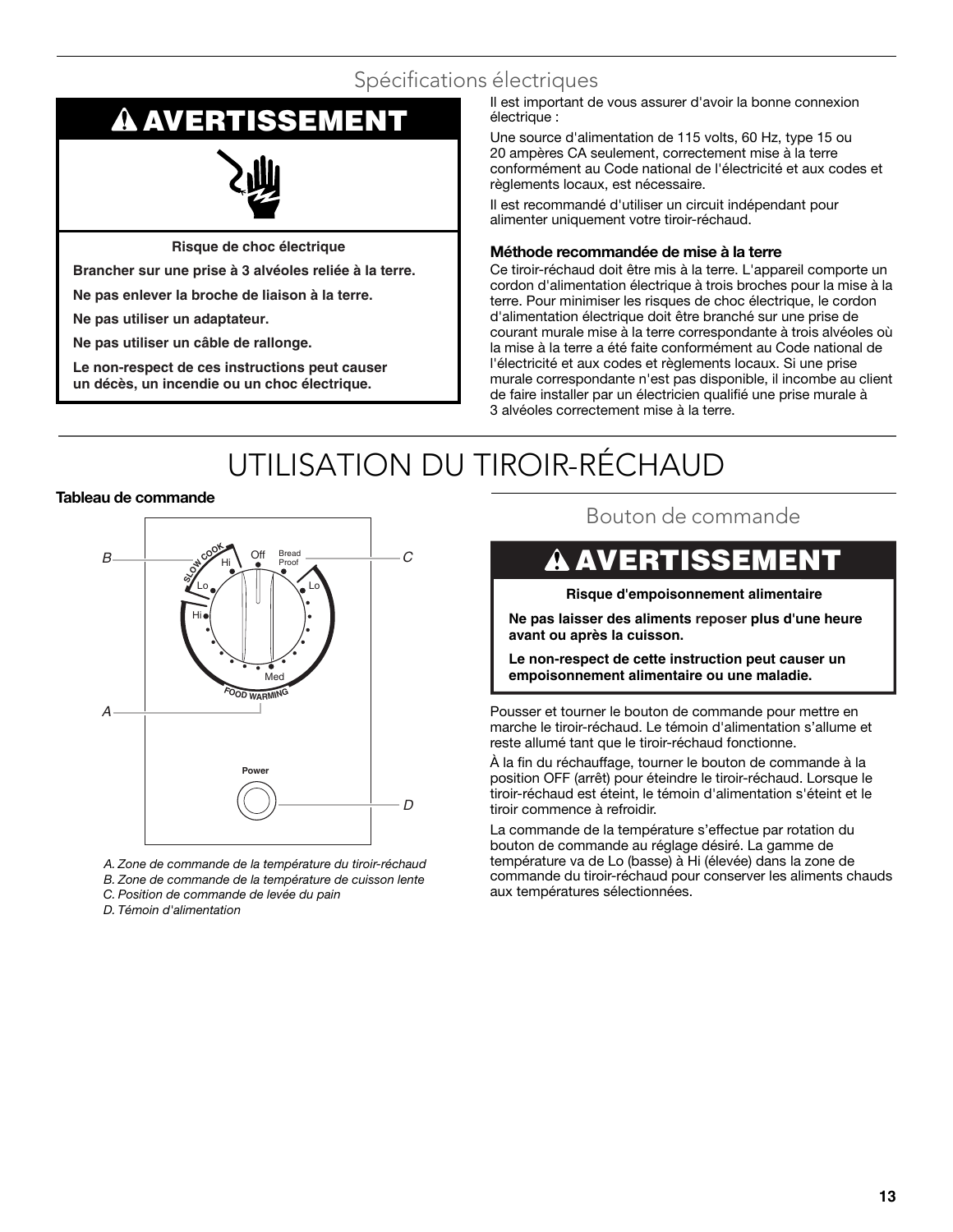# Curseur de réglage Moist-Dry (humide-sec)

Le curseur de réglage Moist-Dry (humide-sec) permet d'ouvrir ou de fermer les ouvertures d'aération dans la porte. Le réglage MOIST (humide) retient l'humidité tandis que le réglage DRY (sec) permet à la vapeur et à l'humidité de s'échapper du tiroir.

**REMARQUE :** De la condensation peut se former sur les surfaces internes. Ceci est normal.

Pour garder les aliments humides, faire glisser le curseur à MOIST; les ouvertures d'aération sont alors fermées. La fermeture des ouvertures d'aération scelle le tiroir et garde les aliments chauds tendres et humides.

Pour garder les aliments croustillants, faire glisser le curseur à DRY; les ouvertures d'aération sont alors ouvertes. L'ouverture libère l'humidité du tiroir et garde les aliments chauds croustillants et secs. Voir le tableau de température du tiroirréchaud dans la section "Réglage des commandes".

### Réglage des commandes

#### $\blacktriangle$ **AVERTISSEMENT**

**Risque d'empoisonnement alimentaire**

**Ne pas laisser des aliments reposer plus d'une heure avant ou après la cuisson.**

**Le non-respect de cette instruction peut causer un empoisonnement alimentaire ou une maladie.**

Le tiroir-réchaud pour usage intérieur/extérieur est idéal pour garder au chaud des aliments cuits à la température de service. Il est conçu pour fonctionner à l'intérieur comme à l'extérieur à des températures pouvant descendre jusqu'à 32°F (0°C). Si le tiroir fonctionne à des températures inférieures à 32°F (0°C), le rendement peut être affecté.

Différents types d'aliments peuvent être placés dans le tiroirréchaud en même temps.

Lorsqu'on maintient au chaud plusieurs types d'aliment, utiliser le réglage de température la plus élevée dans le tiroir-réchaud. Placer les aliments nécessitant la température la plus élevée au fond du tiroir et ceux nécessitant la température la plus basse sur la grille supérieure.

Pour les meilleurs résultats, ne pas placer d'aliments dans le tiroir pendant plus d'une heure. Pour les plus petites quantités ou les aliments sensibles à la chaleur tels que les œufs, ne pas maintenir plus de 30 minutes.

Les aliments doivent être cuits et à la température de service avant d'être placés dans le tiroir-réchaud. Couvrir les aliments avec un couvercle.

Les pains, pâtisseries et tartes aux fruits peuvent être chauffés de la température de la pièce au réglage HI. Sortir les aliments des sacs de plastique et les placer dans un contenant qui va au four.

Les plats de service et assiettes allant au four peuvent être réchauffés pendant que le tiroir-réchaud préchauffe.

**REMARQUE :** Pour conserver la chaleur, placer l'ustensile de cuisson et la grille dans le tiroir-réchaud avant le préchauffage.

#### **Utilisation :**

**1.** Pousser et tourner le bouton de commande au réglage de réchauffage souhaité : Lo (basse), entre Lo et Med (moyenne basse), Med (moyenne), entre Med et Hi (moyenne élevée), ou Hi (élevée).

**REMARQUE :** Pour les meilleurs résultats, la viande, les fruits de mer, la volaille et tous les aliments contenant de la viande, des fruits de mer ou de la volaille doivent être réchauffés à la température moyenne ou plus élevée.

- **2.** Sélectionner le réglage MOIST (humide) ou DRY (sec).
- **3.** Attendre la fin du préchauffage du tiroir-réchaud. Les durées de préchauffage minimales recommandées sont de 5 minutes pour Lo (basse), 10 minutes pour Med (moyenne) et 20 minutes pour Hi (élevée).
- **4.** Pousser et tourner le bouton de commande du four à OFF (arrêt) après avoir terminé.

#### **TABLEAU DES TEMPÉRATURES DU TIROIR-RÉCHAUD**

Différents aliments nécessitent différents réglages pour maintenir la température de service idéale. Utiliser le tableau suivant comme guide.

La température du tiroir-réchaud peut être réglée à n'importe quel degré entre Lo et Hi. Pour les meilleurs résultats, la viande, les fruits de mer et la volaille doivent être réchauffés à la température moyenne ou plus élevée. Si désiré, couvrir les aliments pour maintenir la chaleur et l'humidité.

Lorsqu'on maintient au chaud plusieurs types d'aliments, configurer le tiroir au réglage de l'aliment nécessitant la température la plus élevée. Placer les aliments nécessitant la température la plus élevée au fond du tiroir et ceux nécessitant la température la plus basse sur la grille.

| <b>ALIMENT</b>                                | <b>RÉGLAGE</b>   |
|-----------------------------------------------|------------------|
| Bacon                                         | Med à Hi - DRY   |
| Bœuf, à point et bien cuit                    | Med à Hi - MOIST |
| Pain, petits pains                            | Med - DRY        |
| Pain, petits pains mous                       | Med - MOIST      |
| Mets en sauce - avec surface<br>croustillante | Med - DRY        |
| Mets en sauce                                 | Med - MOIST      |
| <b>Brioches</b>                               | Med - MOIST      |
| Céréales cuites                               | Med à Hi - MOIST |
| Œufs                                          | Hi - MOIST       |
| Poisson, fruits de mer (non panés)            | Hi - MOIST       |
| Poisson, fruits de mer (panés)                | Hi - DRY         |
| Aliments frits                                | Hi - DRY         |
| Sauce, sauces à la crème                      | Hi - MOIST       |
| Jambon                                        | Med Hi - MOIST   |
| Hors d'œuvre (croustillants)                  | Hi - DRY         |
| Agneau                                        | Med à Hi - MOIST |
| Crêpes, gaufres                               | Hi - DRY         |
| Tartes, croûte simple                         | Med - DRY        |
| Tartes, croûte double                         | Med à Lo - DRY   |
| Pizza                                         | Hi - DRY         |
| Porc                                          | Med à Hi - MOIST |
| Pommes de terre, au four                      | Med - DRY        |
| Pommes de terre, en purée                     | Med à Hi - MOIST |
| Volaille                                      | Hi - DRY         |
| Légumes                                       | Med à Hi - MOIST |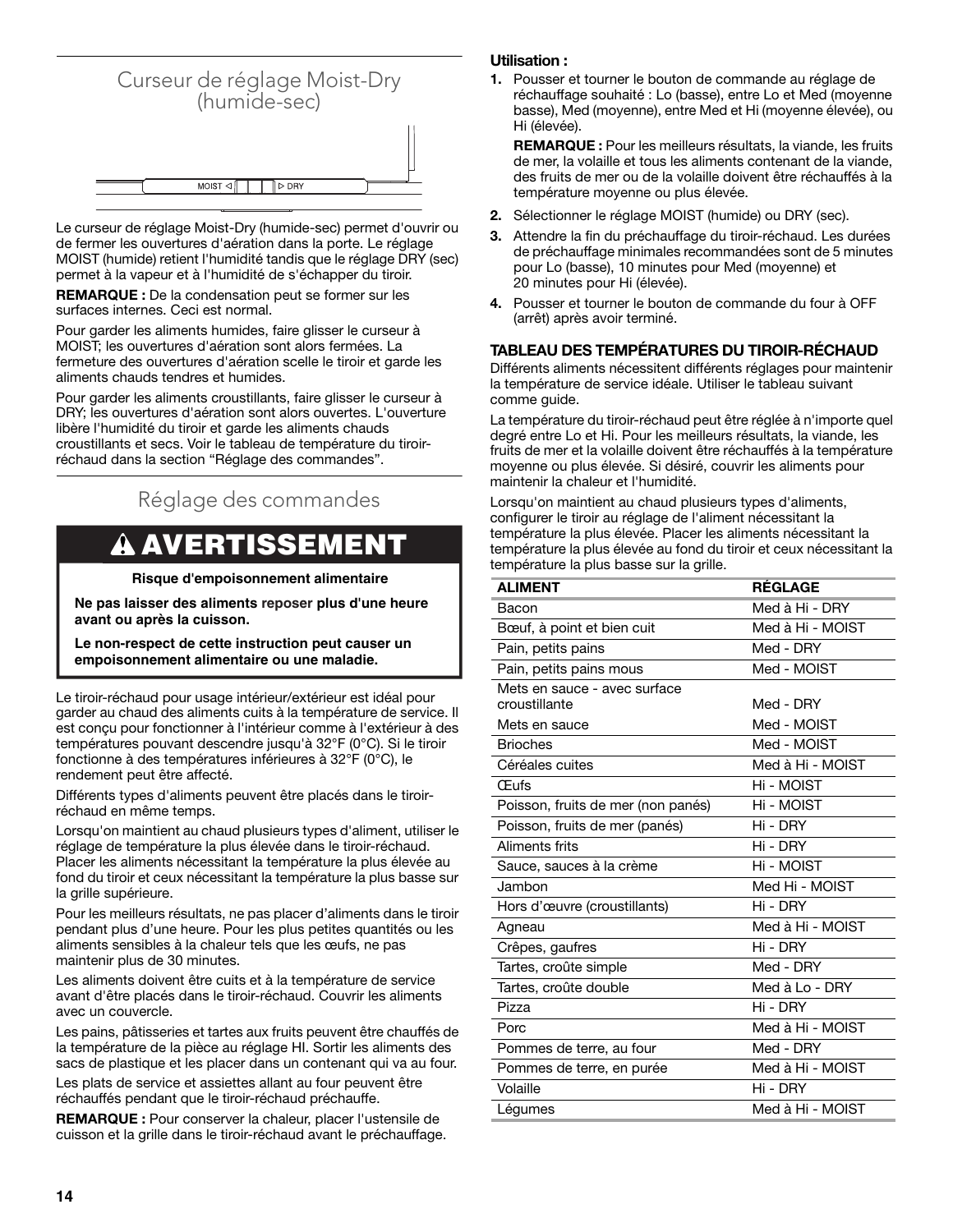### Ustensiles de réchauffage

N'utiliser que des ustensiles adaptés au four. Suivre les instructions du fabricant de l'ustensile.

### Positionnement des grilles et des ustensiles

#### **Positionnement de la grille**

Les 2 grilles fournies avec le tiroir-réchaud s'adapteront d'avant en arrière ou latéralement.

**REMARQUE :** Le tiroir-réchaud doit être complètement ouvert lorsqu'on place ou retire les grilles.

Chaque grille soulève un récipient allant au four de 1<sup>1</sup>/<sub>8</sub>" (2,86 cm) à partir du fond du tiroir.

Ouvrir le tiroir aussi peu que possible pour maintenir la température réglée à l'intérieur.

#### **Ustensiles facultatifs (accessoires)**

Le tiroir-réchaud inclut 2 rails de support conçus pour différentes tailles d'ustensile. Les tailles d'ustensile qui peuvent être utilisées sont les suivantes : 1/6, 1/9, 1/3, 1/2 et 2/3. Un ustensile de service pleine grandeur peut être placé sur la largeur du tiroirréchaud [tiroir de 27" (68,6 cm) et 30" (76,2 cm)].

Les ustensiles de 1/2 et 1/3 peuvent être achetés au Centre pour l'eXpérience de la clientèle KitchenAid®. Voir la section "Assistance ou service" pour passer une commande.

Des ustensiles de service de taille différente peuvent être achetés chez de nombreux marchands et magasins de fournitures pour restaurants.

Veuillez consulter le tableau suivant pour déterminer le positionnement correct des rails de support pour chaque taille d'ustensile.

| Taille d'ustensile | Rails de support           |
|--------------------|----------------------------|
| Pleine grandeur*   | Positions 1 et 3           |
| 2/3                | Positions 1 et 3           |
| 1/2                | Positions 1 et 3           |
| 1/3                | Positions 1 et 3 ou 1 et 2 |
| 1/6                | Positions 1 et 2           |
| 1/9                | Positions 1 et 2           |

\*Les ustensiles pleine grandeur peuvent être utilisés dans un tiroir-réchaud de 24" (61 cm).

Lors de l'utilisation d'ustensiles de service, s'assurer que le rail de support est bien installé dans l'encoche de positionnement avant d'insérer les ustensiles.



*A. Encoche du rail de support d'ustensile - Position 1 B. Encoche du rail de support d'ustensile - Position 2*

*C. Encoche du rail de support d'ustensile - Position 3*

### Levée du pain

La levée du pain prépare la pâte pour la cuisson en activant la levure. Vérifier régulièrement la progression de la levée de la pâte.

#### **Pour faire lever la pâte :**

- **1.** Couvrir la pâte de papier ciré légèrement huilé et placer le ou les bols résistants à la chaleur sur la grille.
- **2.** Placer le bouton de commande au réglage PROOF (levée).
- **3.** Placer le curseur au réglage MOIST (humide).
- **4.** Vérifier le degré de cuisson en enfonçant 2 doigts de 1/2" (1,3 cm) dans la pâte. Si l'empreinte demeure, la pâte est prête.

Pour la seconde levée de la pâte, répéter les étapes 1 à 4.

### Fonction de cuisson lente

## **AVERTISSEMEN**

**Risque d'empoisonnement alimentaire**

**Ne pas laisser des aliments reposer plus d'une heure avant ou après la cuisson.**

**Le non-respect de cette instruction peut causer un empoisonnement alimentaire ou une maladie.**

La fonction SLOW COOK (cuisson lente) du tiroir-réchaud cuit les aliments lentement à basse température pendant une longue période, de la même manière qu'avec une mijoteuse.

Lorsque le tiroir-réchaud est installé à l'extérieur, la fonction SLOW COOK ne doit pas être utilisée si la température extérieure est inférieure à 32°F (0°C).

Il y a 2 réglages, Hi (élevée) et Lo (basse). Les durées de cuisson conseillées sont de 4 à 5 heures pour Hi (élevée) et de 8 à 10 heures pour Lo (basse). Les quantités de nourriture plus petites peuvent demander moins de temps de cuisson, alors que les grandes quantités peuvent nécessiter une cuisson plus longue.

Lorsqu'on utilise la fonction de cuisson lente, il est conseillé d'utiliser des plats de service (disponibles à l'achat) ou ustensiles allant au four. Pour commander des ustensiles de service, voir la section "Assistance ou service".

Avant d'utiliser la fonction de cuisson lente, décongeler totalement les aliments congelés.

**IMPORTANT :** Faire brunir complètement les rôtis avant de commencer la cuisson lente.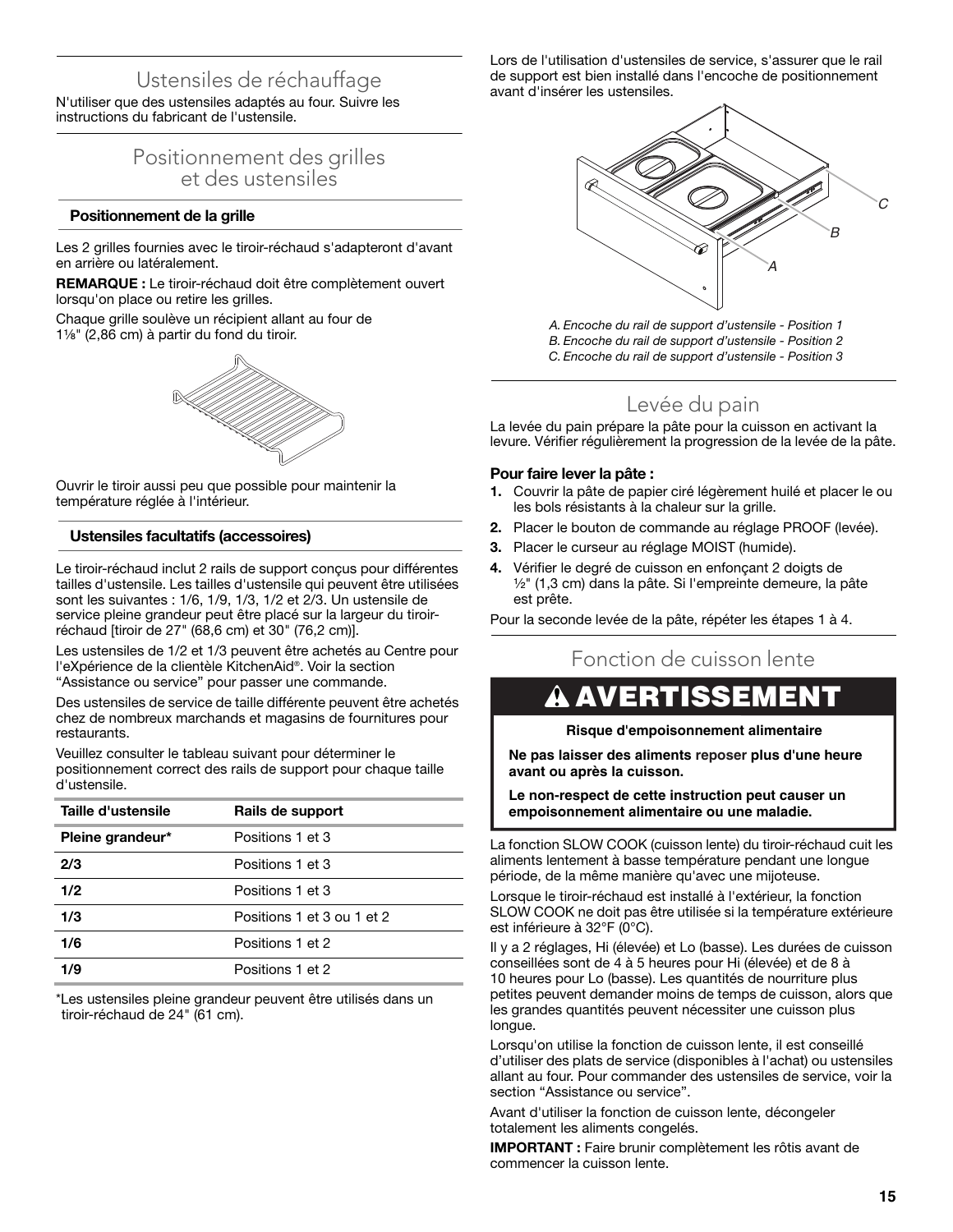#### **Utilisation :**

- **1.** Pousser et tourner le bouton de commande à la zone SLOW COOK (cuisson lente) et régler à la température désirée, LO (basse) ou HI (élevée). Un préchauffage n'est pas nécessaire.
- **2.** Placer les aliments dans le tiroir-réchaud. Les aliments doivent être placés directement au fond du tiroir-réchaud. Ne pas utiliser la grille.
- **3.** Fermer le tiroir-réchaud. S'assurer que le tiroir-réchaud est complètement fermé pendant le fonctionnement.
- **4.** Tourner le bouton de commande à OFF (arrêt) après avoir terminé.

### Panneaux (Accessoire)

Des panneaux sont disponibles pour personnaliser la façade du tiroir-réchaud et s'harmoniser avec les autres appareils ménagers KitchenAid®. Voir la section "Assistance ou service" pour passer

## ENTRETIEN DU TIROIR-RÉCHAUD

### Glissières du tiroir

Les glissières du tiroir permettent de l'ouvrir complètement pour en faciliter le nettoyage. Au besoin, le tiroir peut être retiré.

**REMARQUE :** La capacité de charge du tiroir est de 100 lb (45 kg).

### Tiroir-réchaud

Retirer tous les articles de l'intérieur du tiroir-réchaud et laisser l'appareil refroidir complètement avant d'essayer d'enlever le tiroir.

#### **Dépose :**

- **1.** Ouvrir le tiroir complètement.
- **2.** Localiser les onglets noirs des deux côtés du tiroir.



*A. Onglet*

**3.** Enfoncer l'onglet du côté droit du tiroir et soulever en même temps l'onglet du côté gauche, puis ouvrir le tiroir 1" (2,54 cm) de plus pour désengager le loquet.



**4.** Tenir le tiroir par les côtés (non par l'avant). Le sortir complètement et lentement.

#### **Réinstallation :**

une commande.

**1.** Aligner les guides du tiroir avec les glissières.



*A. Guide du tiroir B. Glissière du tiroir*

- **2.** Pousser le tiroir jusqu'au fond.
- **3.** Ouvrir et fermer le tiroir doucement pour s'assurer qu'il repose bien sur les glissières.

### Nettoyage général

**IMPORTANT :** Avant le nettoyage, s'assurer que toutes les commandes sont désactivées et que le tiroir-réchaud et ses accessoires ont refroidi. Toujours suivre les instructions sur les étiquettes des produits de nettoyage.

Du savon, de l'eau et un chiffon doux ou une éponge sont recommandés à moins d'indication contraire.

#### **SURFACES EN ACIER INOXYDABLE**

Pour éviter d'endommager les surfaces en acier inoxydable, ne pas utiliser de tampons de récurage savonneux, nettoyants abrasifs, crème à polir pour table de cuisson, tampons en laine d'acier, chiffons de lavage rudes ou certains essuie-tout.

Frotter dans la direction du grain pour éviter les dommages.

#### **Méthode de nettoyage :**

■ Nettoyant pour acier inoxydable affresh<sup>®</sup> - pièce n° W10355016 (non inclus):

Voir la section "Assistance ou service" pour passer une commande.

■ Détergent liquide ou nettoyant tout-usage :

Rincer à l'eau propre et sécher avec un chiffon doux sans charpie.

Vinaigre pour les taches d'eau dure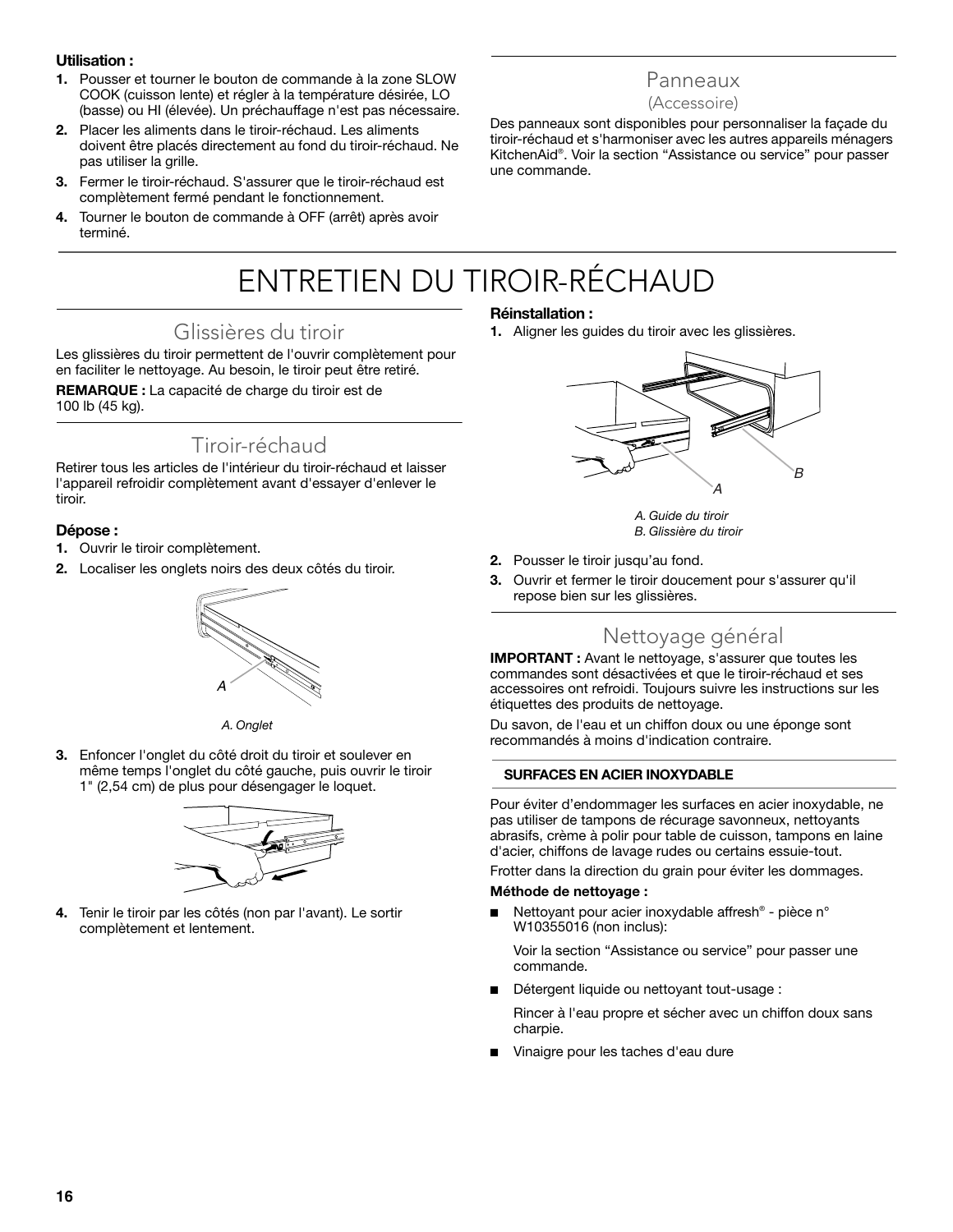#### **BOUTON DE COMMANDE**

Ne pas utiliser de laine d'acier, de produits de nettoyage abrasifs ou de nettoyant à four.

Ne pas faire tremper le bouton.

Lors de la réinstallation du bouton, s'assurer qu'il est à la position OFF (arrêt).

#### **Méthode de nettoyage :**

Eau et savon :

Tirer le bouton directement hors du tableau de commande pour le retirer. Laver, rincer et sécher avec un chiffon doux.

#### **TIROIR-RÉCHAUD**

#### **Méthode de nettoyage :**

#### **Nettoyage courant**

Essuie-tout et nettoyant à vitres :

S'assurer que le tiroir a refroidi. Suivre les instructions du fabricant.

Eau tiède savonneuse ou nettoyant tout-usage et tampon de récurage non abrasif en plastique :

Laver et rincer à l'eau propre et sécher complètement.

Nettoyant pour cuisine et appareils ménagers affresh<sup>®</sup> - pièce n° W10355010 (non inclus) :

Voir la section "Assistance ou service" pour placer une commande.

#### **Taches tenaces et résidus de cuisson**

Frotter dans la direction du grain pour éviter les dommages.

Détergent légèrement abrasif ou nettoyant pour acier inoxydable avec chiffon humide ou éponge.

Laver à l'eau propre, essuyer et sécher complètement. Répéter au besoin.

#### **GRILLES**

#### **Méthode de nettoyage :**

Tampon en laine d'acier et eau tiède savonneuse : Laver, rincer et sécher complètement.

## DÉPANNAGE

**Essayer les solutions suggérées ici d'abord afin d'éviter le coût d'une visite de service non nécessaire.**

#### **Le tiroir-réchaud ne fonctionne pas**

Un fusible est-il grillé ou le disjoncteur s'est-il déclenché? Remplacer le fusible ou réenclencher le disjoncteur. Si le problème persiste, appeler un électricien.

### **AVERTISSEMENT**



**Risque de choc électrique**

**Brancher sur une prise à 3 alvéoles reliée à la terre.**

**Ne pas enlever la broche de liaison à la terre.**

**Ne pas utiliser un adaptateur.**

**Ne pas utiliser un câble de rallonge.**

**Le non-respect de ces instructions peut causer** 

**un décès, un incendie ou un choc électrique.**

Le cordon d'alimentation est-il débranché? Brancher sur une prise reliée à la terre (à trois alvéoles).

#### **Le tiroir ne glisse pas correctement**

- Le tiroir a-t-il été bien installé sur les glissières? Voir la section "Entretien du tiroir-réchaud".
- Le tiroir a-t-il été trop chargé? Le poids dans le tiroir ne doit pas dépasser 100 lb (45 kg).
- La charge dans le tiroir est-elle déséquilibrée? Redistribuer les aliments pour équilibrer le poids uniformément.

#### **Humidité excessive sur le tiroir**

- Le tiroir a-t-il été préchauffé? Préchauffer le tiroir avant chaque utilisation. Voir la section "Utilisation du tiroir-réchaud".
- Le réglage MOIST-DRY (humide-sec) est-il correct? Régler le curseur MOIST-DRY à DRY (sec) pour évacuer l'humidité.

#### **Les résultats de cuisson ne sont pas les résultats prévus**

La surface des portions de bœuf ou de porc peut devenir très foncée, mais non brûlée. Ceci est normal. L'intérieur restera tendre et juteux. La volaille peut également brunir, particulièrement sur les parties non couvertes de peau.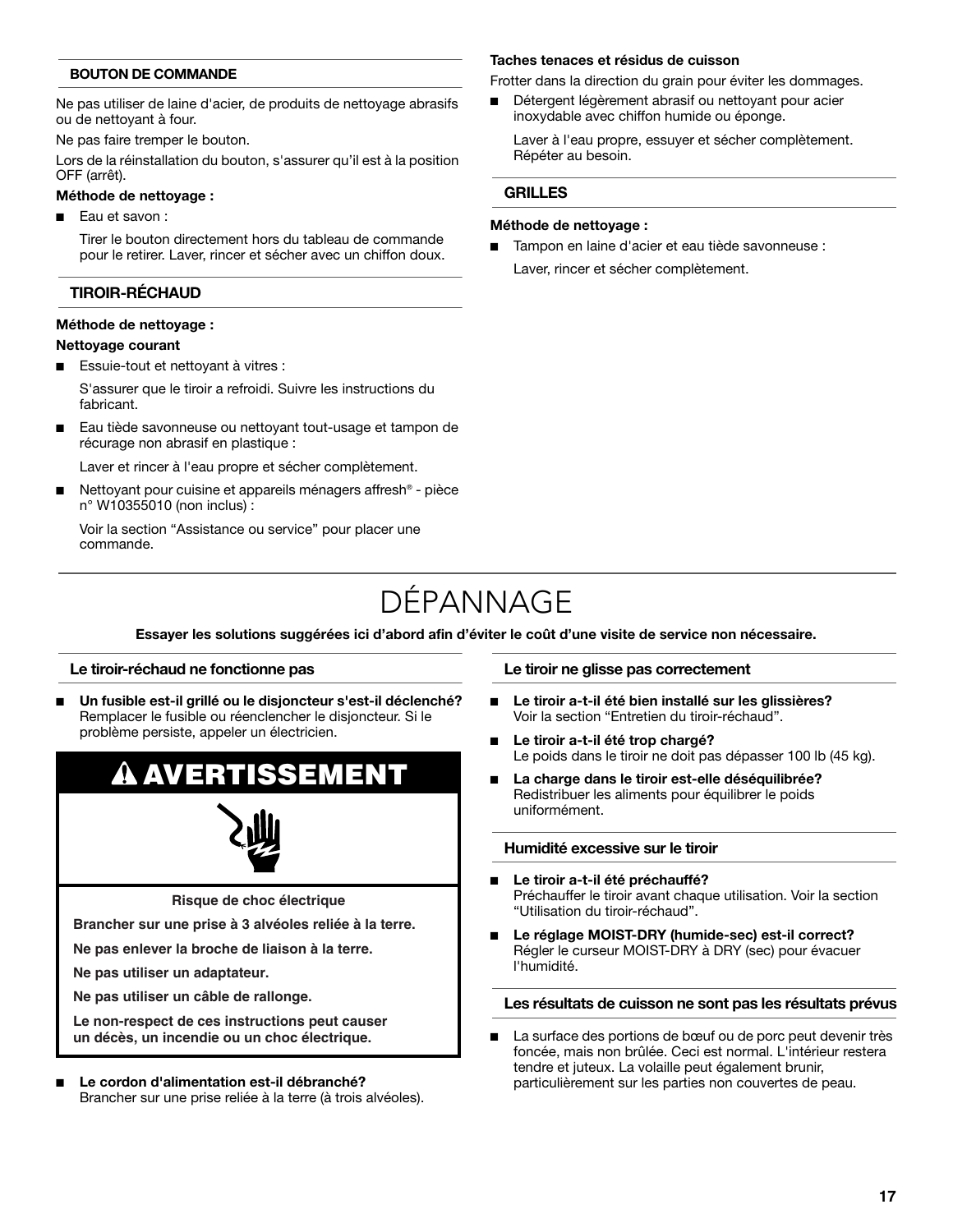## ASSISTANCE OU SERVICE

#### **Si vous avez besoin de service**

Consulter la page de garantie du présent manuel.

#### **Si vous avez besoin de pièces de rechange**

Si vous avez besoin de commander des pièces de rechange, nous vous recommandons d'employer uniquement des pièces spécifiées par l'usine. Les pièces spécifiées par l'usine conviendront et fonctionneront bien parce qu'elles sont fabriquées avec la même précision que celle utilisée dans la fabrication de chaque nouvel appareil KITCHENAID®.

Pour savoir où trouver des pièces spécifiées par l'usine dans votre région, nous appeler ou contacter le centre de service désigné par KitchenAid le plus proche.

### Au Canada

Veuillez appeler sans frais le Centre pour l'eXpérience de la clientèle de Whirlpool Canada LP au : **1-800-807-6777** ou visitez notre site Web à **www.kitchenaid.ca**.

#### **Nos consultants vous renseigneront sur les sujets suivants :**

- Programmation d'une intervention de dépannage. Les techniciens de service désignés par KitchenAid sont formés pour remplir la garantie des produits et fournir un service après garantie partout au Canada.
- Caractéristiques et spécifications sur toute notre gamme d'appareils électroménagers.
- Références aux marchands locaux.
- Consignes d'utilisation et d'entretien.
- Vente d'accessoires et de pièces de rechange.

#### **Pour plus d'assistance**

Si vous avez besoin de plus d'assistance, vous pouvez soumettre par écrit toute question ou préoccupation à Whirlpool Canada LP à l'adresse suivante :

Centre pour l'eXpérience de la clientèle Whirlpool Canada LP 200 - 6750 Century Ave. Mississauga, Ontario L5N 0B7

Veuillez inclure dans votre correspondance un numéro de téléphone où l'on peut vous joindre dans la journée.

### Accessoires

Pour les accessoires, consulter notre site Web **www.kitchenaid.com/cookingaccessories**. Des appareils portatifs, ustensiles de cuisson, de cuisine, gadgets et textiles sont également proposés.

#### **Ustensile de service (1/2)**

Commander la pièce n° W10242695A

#### **Ustensile de service (1/3)**

Commander la pièce n° W10242694A

#### **Nettoyant pour acier inoxydable affresh®**

Commander la pièce n° W10355016

**Nettoyant pour cuisine et appareils ménagers affresh®** Commander la pièce n° W10355010